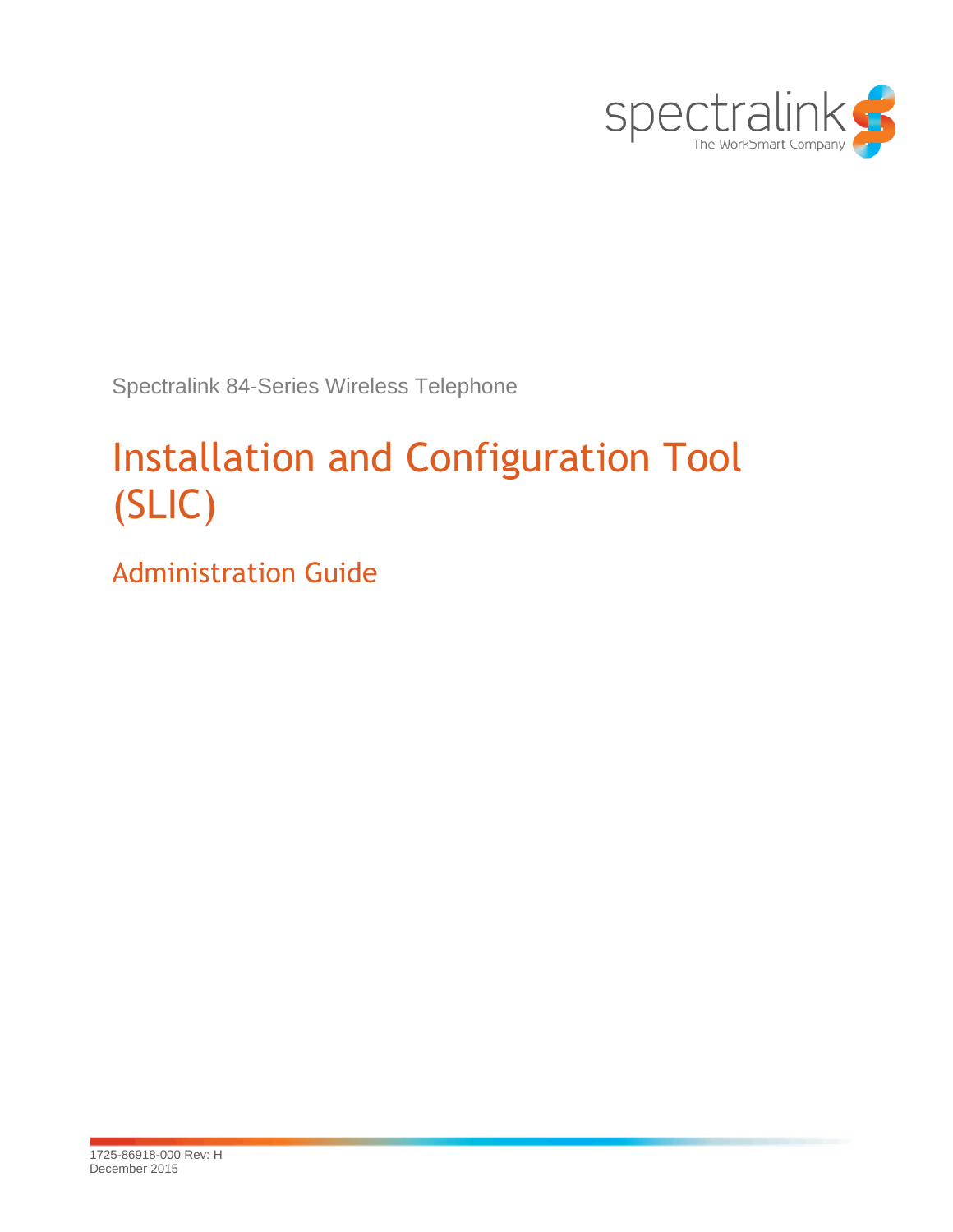#### **Copyright Notice**

© 2012-2015 Spectralink Corporation All rights reserved. SpectralinkTM, the Spectralink logo and the names and marks associated with Spectralink's products are trademarks and/or service marks of Spectralink Corporation and are common law marks in the United States and various other countries. All other trademarks are property of their respective owners. No portion hereof may be reproduced or transmitted in any form or by any means, for any purpose other than the recipient's personal use, without the express written permission of Spectralink.

All rights reserved under the International and pan-American Copyright Conventions. No part of this manual, or the software described herein, may be reproduced or transmitted in any form or by any means, or translated into another language or format, in whole or in part, without the express written permission of Spectralink Corporation.

Do not remove (or allow any third party to remove) any product identification, copyright or other notices.

#### **Notice**

Spectralink Corporation has prepared this document for use by Spectralink personnel and customers. The drawings and specifications contained herein are the property of Spectralink and shall be neither reproduced in whole or in part without the prior written approval of Spectralink, nor be implied to grant any license to make, use, or sell equipment manufactured in accordance herewith.

Spectralink reserves the right to make changes in specifications and other information contained in this document without prior notice, and the reader should in all cases consult Spectralink to determine whether any such changes have been made.

NO REPRESENTATION OR OTHER AFFIRMATION OF FACT CONTAINED IN THIS DOCUMENT INCLUDING BUT NOT LIMITED TO STATEMENTS REGARDING CAPACITY, RESPONSE-TIME PERFORMANCE, SUITABILITY FOR USE, OR PERFORMANCE OF PRODUCTS DESCRIBED HEREIN SHALL BE DEEMED TO BE A WARRANTY BY SPECTRALINK FOR ANY PURPOSE, OR GIVE RISE TO ANY LIABILITY OF SPECTRALINK WHATSOEVER.

#### **Warranty**

The *Product Warranty and Software License and Warranty* and other support documents are available at [http://support.spectralink.com.](http://support.spectralink.com/)

#### **Contact Information**

2560 55th Street Langmarksvej 34

US Location **European Location** 800-775-5330 +45 7560 2850

Spectralink Corporation **Spectraling Spectraling Spectraling Aps** Boulder, CO 80301 8700 Horsens, Denmark

[info@spectralink.com](mailto:info@spectralink.com) [infodk@spectralink.com](mailto:infodk@spectralink.com)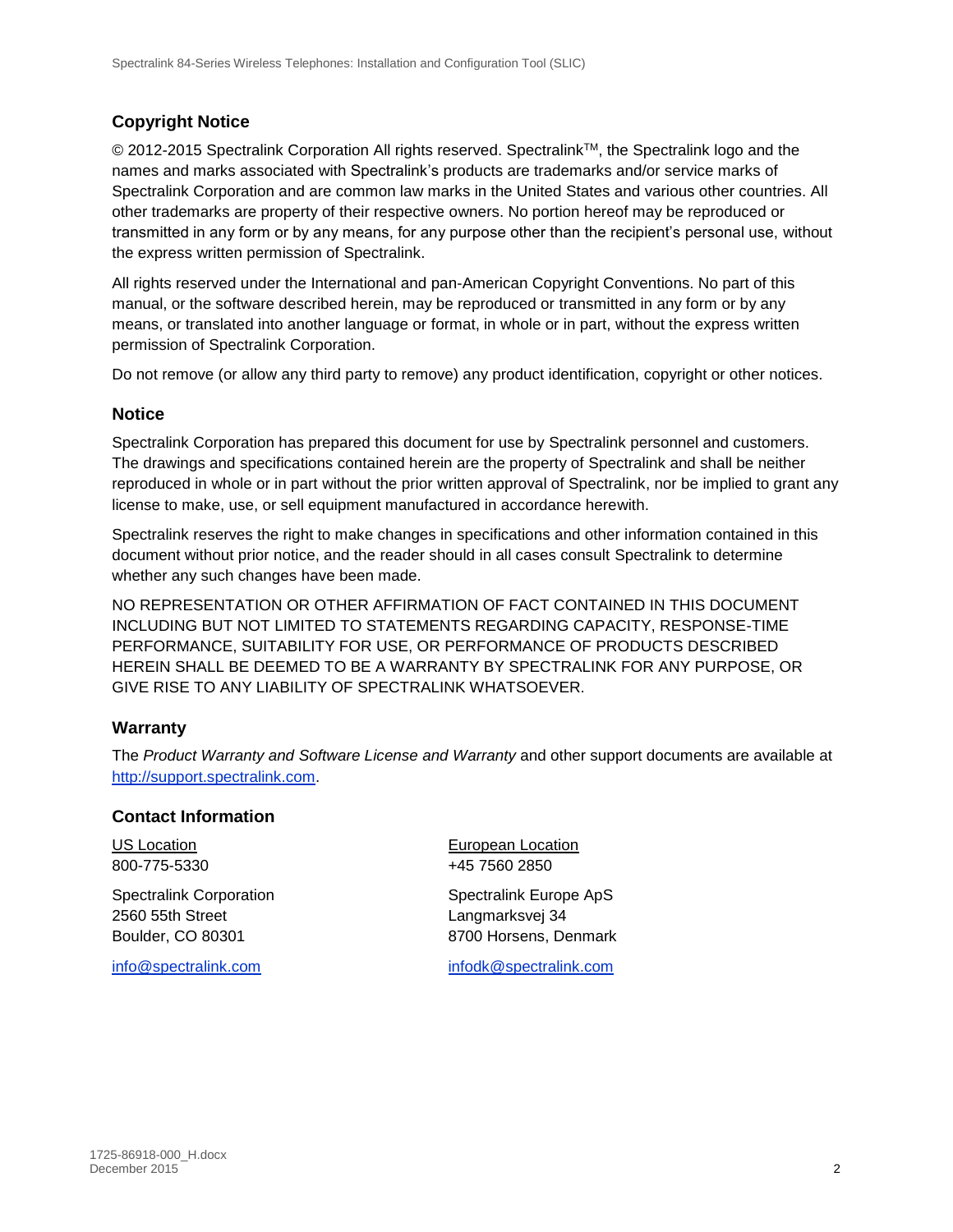# **Contents**

| Chapter 3: Using SLIC for Manual Configuration 20 |
|---------------------------------------------------|
|                                                   |
|                                                   |
|                                                   |
|                                                   |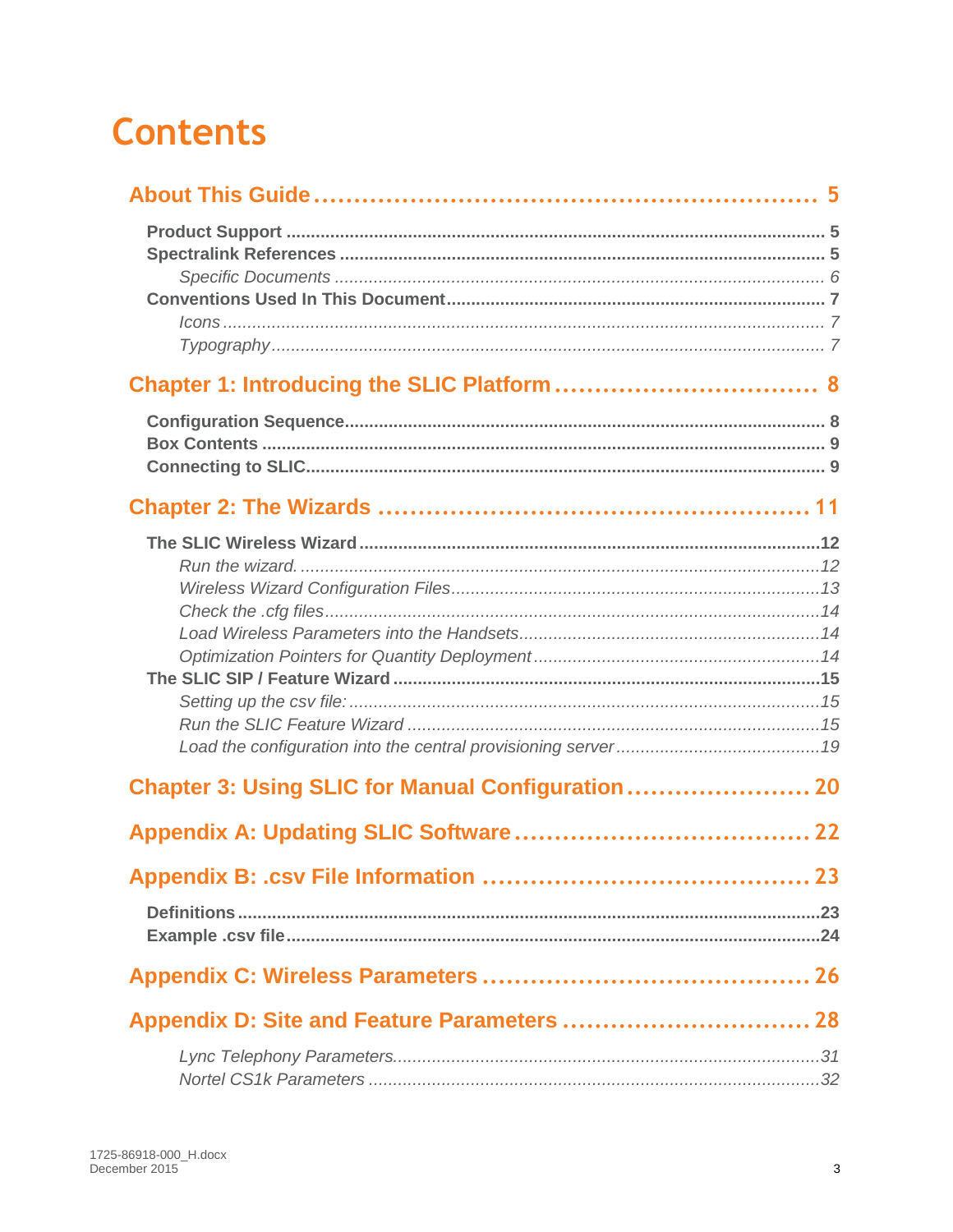Spectralink 84-Series Wireless Telephones: Installation and Configuration Tool (SLIC)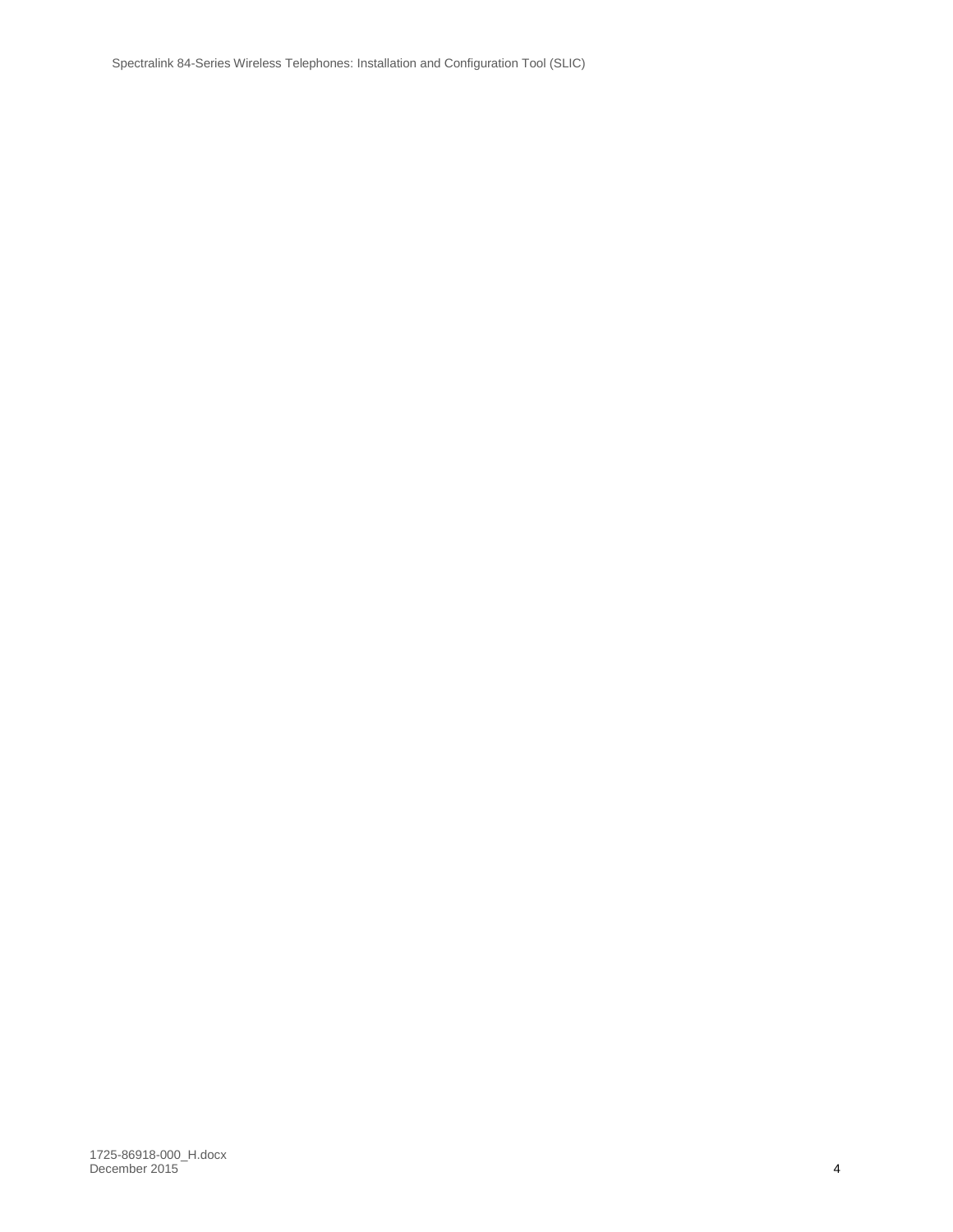# <span id="page-4-0"></span>**About This Guide**

This document explains how to install and use the Spectralink 84-Series Installation & Configuration ("SLIC") Tool.

### <span id="page-4-1"></span>*Product Support*

Spectralink wants you to have a successful installation. If you have questions please contact the Customer Support Hotline at 1-800-775-5330.

The hotline is open Monday through Friday, 6 a.m. to 6 p.m. Mountain time.

For Technical Support:<mailto:technicalsupport@spectralink.com>

For Knowledge Base: [http://support.spectralink.com](http://support.spectralink.com/)

<span id="page-4-2"></span>For Return Material Authorization:<mailto:nalarma@spectralink.com>

### *Spectralink References*

All Spectralink documents are available at [http://support.spectralink.com.](http://support.spectralink.com/)

|                                                                                                                                                     | $\mathbb{Q}$<br><b>Partner Access</b><br>Spectralink.com Contact Support<br>Search                                                                                 |  |  |  |  |
|-----------------------------------------------------------------------------------------------------------------------------------------------------|--------------------------------------------------------------------------------------------------------------------------------------------------------------------|--|--|--|--|
| spectralink   support                                                                                                                               | PRODUCT RESOURCES RMAs SERVICE REQUESTS CUSTOMER MANAGEMENT                                                                                                        |  |  |  |  |
| Find resources for your product, or log in for more<br>Welcome to Spectralink Support<br>support options.                                           |                                                                                                                                                                    |  |  |  |  |
| <b>PRODUCT RESOURCES</b>                                                                                                                            |                                                                                                                                                                    |  |  |  |  |
| Search for product documents and downloads<br><b>Product Category:</b><br>Wi-Fi<br>Product Type:<br>$-Anv -$<br><b>FIND</b>                         | Find all product resources<br>All Documents & Downloads > Feature Requests<br>▶ Product Alerts<br>▶ Service Policies<br>$\triangleright$ FAQs<br>▶ Contact Support |  |  |  |  |
| $\bigcap$<br><b>RMAS AND SERVICE REQUESTS</b>                                                                                                       | A<br><b>CUSTOMER MANAGEMENT</b>                                                                                                                                    |  |  |  |  |
| My Service Requests<br>▶ RMA Status<br>My Company's Service Requests<br>▶ RMA Forms<br>▶ RMA Requests<br><b>Repair Pricing</b><br>My Company's RMAs | ▶ Warranty and Entitlement Lookup<br>▶ My Company's Entitlements<br>▶ Batch Warranty and Entitlement Lookup                                                        |  |  |  |  |
| © 2013 Spectralink Corporation, All rights reserved. Terms and Conditions   Product Warranty                                                        |                                                                                                                                                                    |  |  |  |  |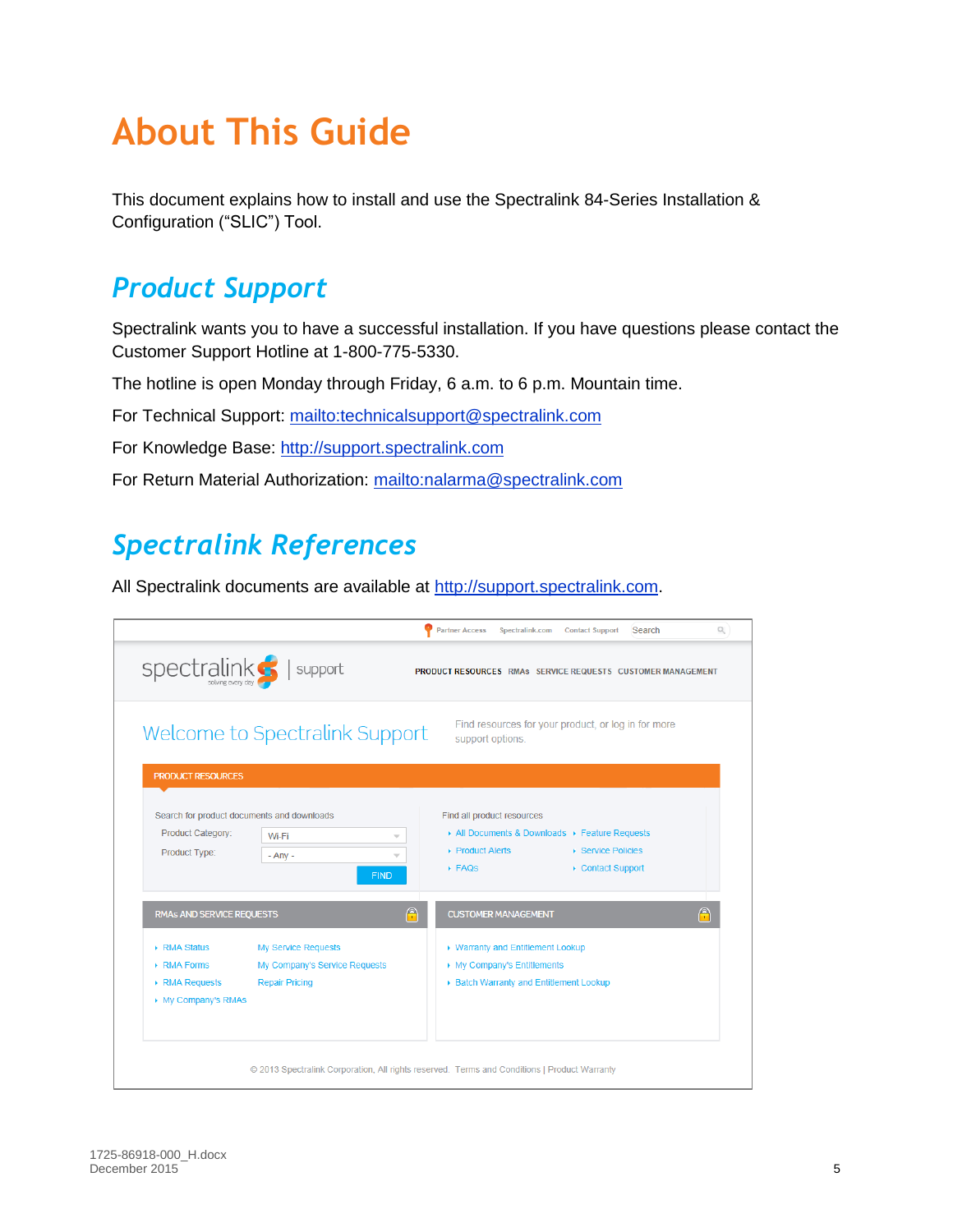#### **To go to a specific product page:**

Select the Product Category and Product Type from the dropdown lists and then select the product from the next page. All resources for that particular product are displayed by default under the All tab. Documents, downloads and other resources are sorted by the date they were created so the most recently created resource is at the top of the list. You can further sort the list by the tabs across the top of the list to find exactly what you are looking for. Click the title to open the link.

#### <span id="page-5-0"></span>**Specific Documents**

The following list of documents is a list of corresponding references that will assist your understanding of the configuration process.

*Spectralink Deploying Enterprise-Grade Wi-Fi Telephony* This document covers the security, coverage, capacity and QoS considerations necessary for ensuring excellent voice quality within enterprise Wi-Fi networks.

*Best Practices Guide to Network Design Considerations for Spectralink Wireless Telephones* This document provides recommendations for ensuring that a network environment is adequately optimized for use with Spectralink Wireless Telephones. It provides detailed information on wireless LAN layout, network infrastructure, QoS, security and subnets and identifies issues and solutions based on Spectralink's extensive experience in enterprise-class Wi-Fi telephony. This document has a brief discussion about wireless security.

*Understanding Wireless Security on Your Spectralink 84-Series Wireless Telephones* Provides more information and assistance in determining which security method to use.

The *Spectralink 84-Series Wireless Telephone Deployment Guide* is your essential reference for provisioning and deploying Spectralink 84-Series handsets in any environment.

The *Spectralink 84-Series Wireless Telephone Microsoft® Lync® Server 2010 Interoperability Guide* provides information on base profile parameters.

The *Spectralink 84-Series Wireless Telephone Administration Guide* provides a comprehensive list of every parameter available on Spectralink 84-Series handsets.

The *Spectralink 84-Series Wireless Telephone User Guide* can give you user-level information.

*Quick Barcode Connector Administration Guide* provides instruction for implementation of the barcode application.

Release Notes accompany every Spectralink software release. These describe the new and changed features and fixed problems in the latest version of the software.

The VIEW Certified webpage lists products that have been rigorously tested for compliance with Spectralink products and provides setup instructions. You will need to refer to this page when setting up a wireless test environment.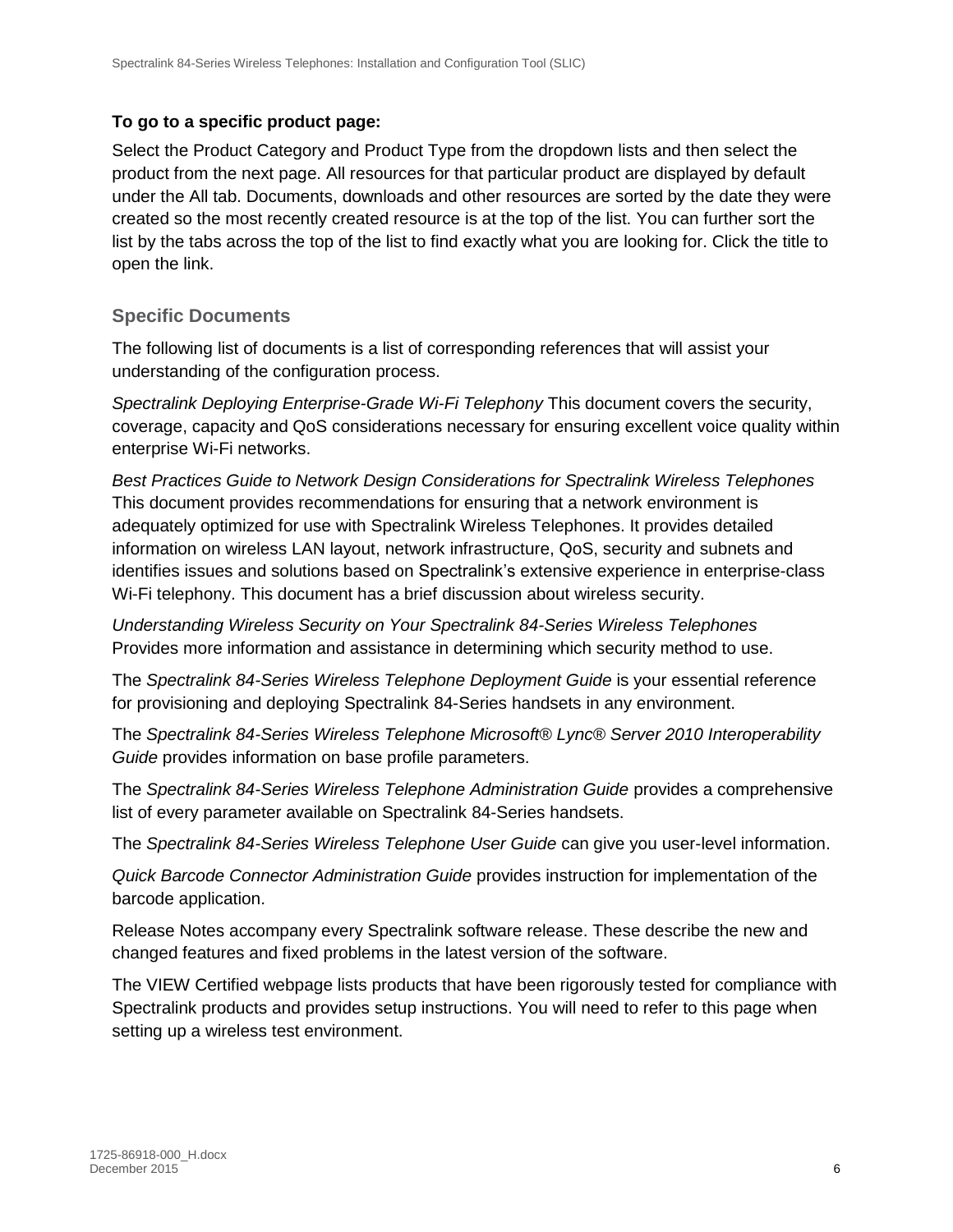### <span id="page-6-0"></span>*Conventions Used In This Document*

#### <span id="page-6-1"></span>**Icons**

Icons indicate extra information about nearby text.



### **Note**

The Note icon highlights information of interest or important information that will help you be successful in accomplishing a procedure or understanding a concept.

#### **Admin Tip**

This tip advises the administrator of a smarter, more productive or alternative method of performing an administrator-level task or procedure.

#### <span id="page-6-2"></span>**Typography**

A few typographic conventions, listed next, are used in this guide to distinguish types of in-text information.

| Convention                | <b>Description</b>                                                                                                                                                                   |
|---------------------------|--------------------------------------------------------------------------------------------------------------------------------------------------------------------------------------|
| <b>Bold</b>               | Highlights interface items such as menus, soft keys, file names, and<br>directories. Also used to represent menu selections and text entry to the<br>handset.                        |
| <b>Italics</b>            | Used to emphasize text, to show example values or inputs, and to show<br>titles of reference documents available from the Spectralink Support Web<br>site and other reference sites. |
| <b>Underlined blue</b>    | Used for URL links to external Web pages or documents. If you click on<br>text in this style, you will be linked to an external document or Web page.                                |
| <b>Bright orange text</b> | Used for cross references to other sections within this document. If you<br>click on text in this style, you will be taken to another part of this<br>document.                      |
| Fixed-width-font          | Used for code fragments and parameter names.                                                                                                                                         |

This guide also uses a few writing conventions to distinguish conditional information.

| Convention                | <b>Description</b>                                                                                                                                                                                                                                                                                              |
|---------------------------|-----------------------------------------------------------------------------------------------------------------------------------------------------------------------------------------------------------------------------------------------------------------------------------------------------------------|
| <macaddress></macaddress> | Indicates that you must enter information specific to your installation,<br>handset, or network. For example, when you see <macaddress>, enter<br/>your handset's 12-digit MAC address. If you see <installed-directory>,<br/>enter the path to your installation directory.</installed-directory></macaddress> |
|                           | Indicates that you need to select an item from a menu. For example,<br>Settings > Basic indicates that you need to select Basic from the<br>Settings menu.                                                                                                                                                      |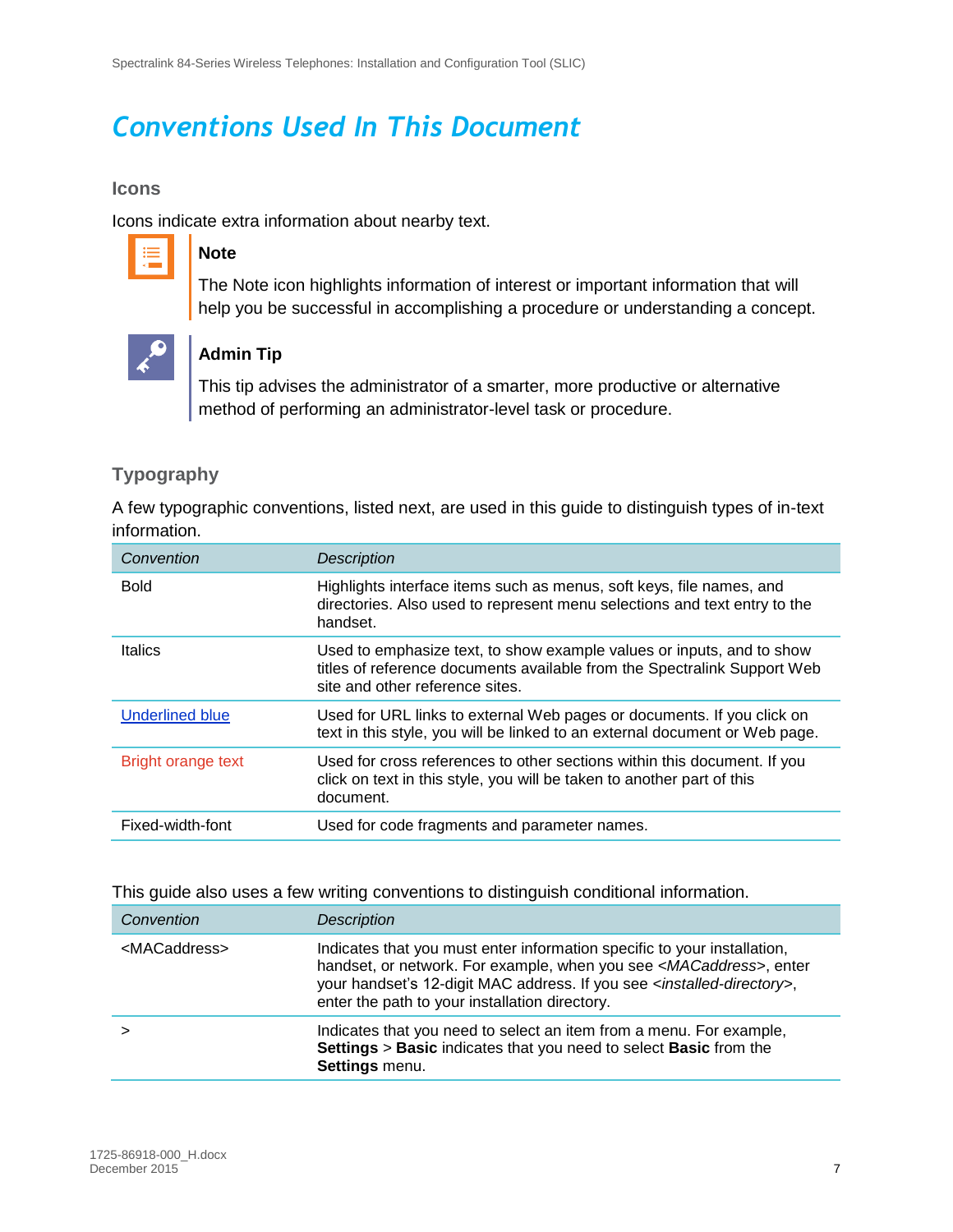# <span id="page-7-0"></span>**Chapter 1: Introducing the SLIC Platform**

The Spectralink Installation & Configuration ("SLIC") Platform utilizes a customized version of a

commercially available embedded Linux Server to simplify the provisioning of your Spectralink 84-Series handsets. When connected to a PC, the SLIC platform provides Spectralink software wizards that walks you through configuration parameters and produces the .cfg files that can then be loaded on the handsets.

The SLIC platform offers three different tools to assist the configuration of the Spectralink 84-Series handsets.

The Wireless Wizard – to configure the parameters that allow the handset to associate with the wireless network



The SIP and Feature Wizard – to quickly configure the most frequently-used configuration options.

The initial provisioning server – a usb connection between SLIC and a handset loads the wireless parameters into the handset. These parameters allow the handset to connect to the central provisioning server where it gets the configuration files produced by the SIP/Feature wizard.

## <span id="page-7-1"></span>*Configuration Sequence*

The SLIC platform is designed to simplify the configuration of Spectralink 84-Series handsets. The usual sequence is as follows:

- **1** Reset handsets to factory default if any menu options have been changed manually.
- **2** Run the Wireless Wizard.
- **3** Use SLIC as an initial provisioning server to load the wireless configuration into each handset.
- **4** Run the SIP / Feature Wizard.
- **5** Load the SIP / Feature files onto the central provisioning server and allow the handsets to download them.
- **6** Test the handsets.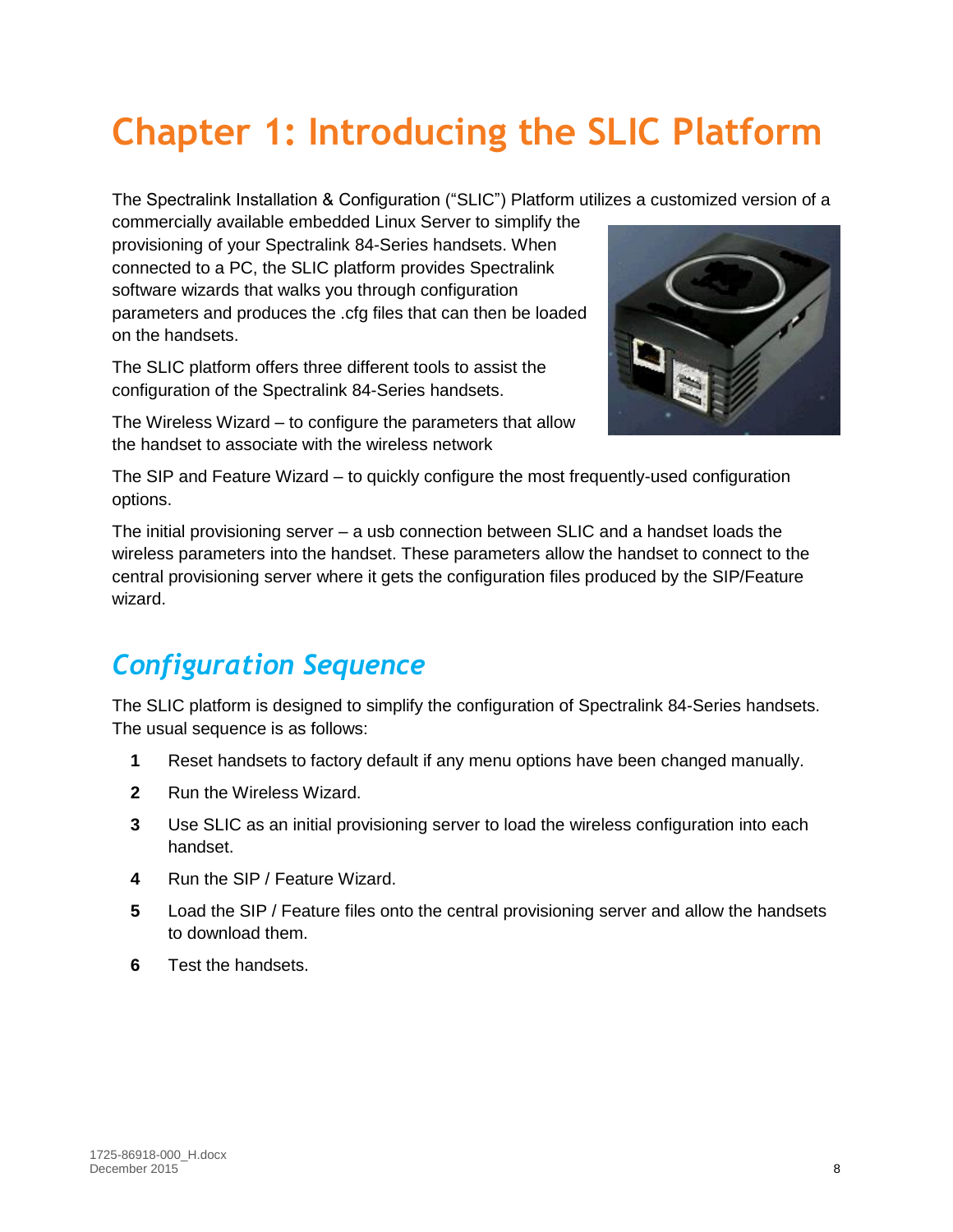### <span id="page-8-0"></span>*Box Contents*

The following components are included in the SLIC package:

- The SLIC unit
- US, Uk and Euro power adapters
- A USB cable to connect SLIC to the handset
- An Ethernet network cable for the network connection between SLIC and your PC/laptop
- A USB extension cable
- A USB flash drive for updating software
- Spectralink Product Warranty and EULA
- Regulatory information.

### <span id="page-8-1"></span>*Connecting to SLIC*

Your SLIC setup requires that you adjust your PC/laptop settings to create a private LAN.

#### **Set up the hardware**

SLIC is pre-loaded with Wizard software. Spectralink strongly advises updating the software. See [Appendix A: Updating SLIC Software.](#page-21-0)

- **1** Connect the correct power adapter to SLIC. The power adapter slides onto the prongs on the back of the unit. You will need to remove the rubber legs if you use the wide Uk adapter.
- **2** Plug the provided USB flash drive into SLIC if updating software.
- **3** Plug the provided network cable into the Ethernet port of SLIC and connect the other end to your PC/laptop.
- **4** Ensure that the USB flash drive is plugged in and plug in/apply power to SLIC. It takes about 30 seconds to boot. It is fully booted when all three green LEDs on top are lit (9, 12, and 3 o'clock positions. (The two side LEDs are more yellowish-green.)

#### **Configure your PC/Laptop**

These instructions are generic in nature and may need to be adjusted to accommodate the existing configuration of you PC/laptop. The general idea is that you are disconnecting from any existing LAN and setting up a private LAN so that PC/laptop and SLIC can talk to each other without interference.

**1** If necessary, install Mozilla Firefox or Google's Chrome browser on your PC/laptop. IE may work but is prone to interference and not recommended.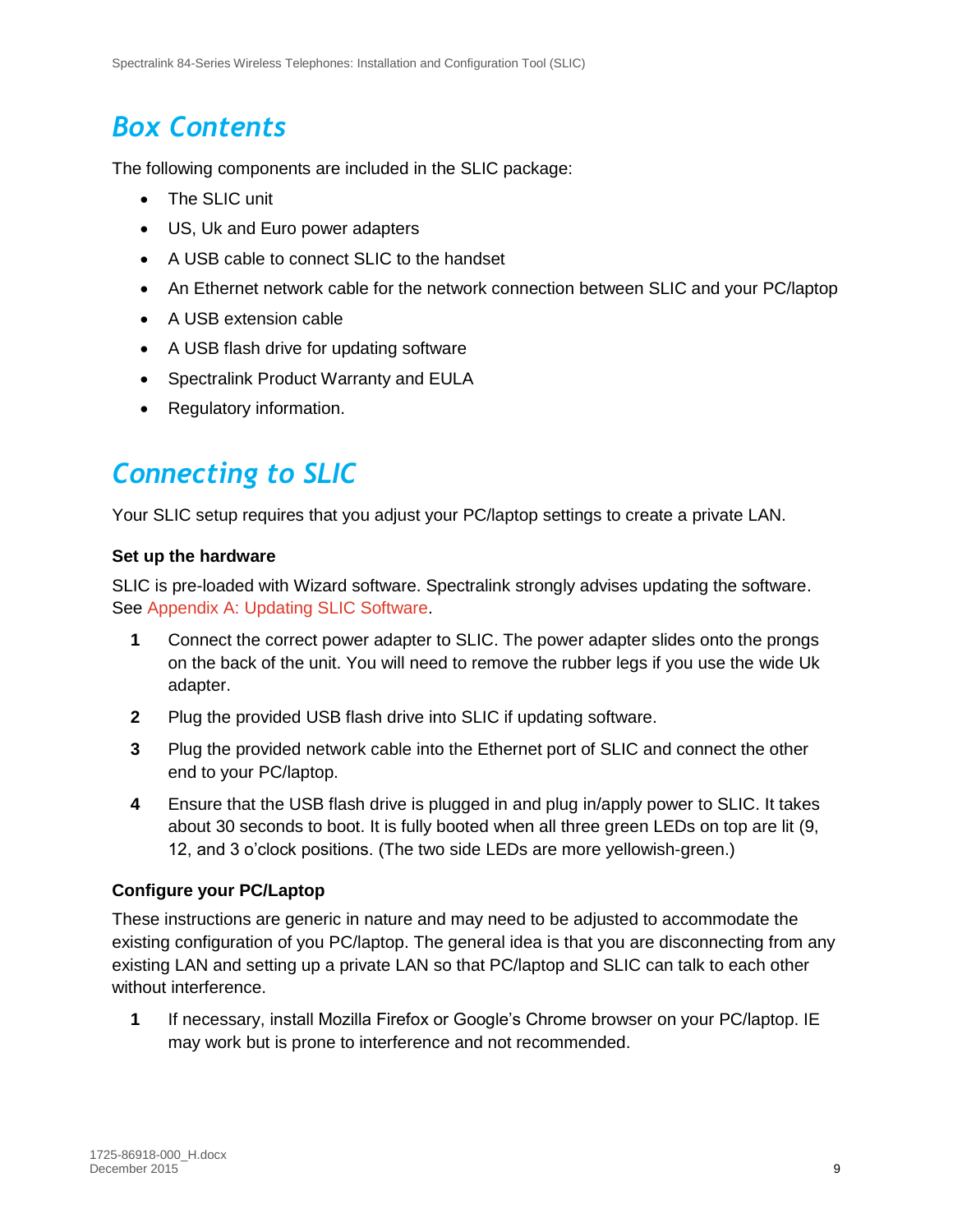- **2** Disable DHCP for the network port on the PC/laptop you plugged the Ethernet cable into.
- **3** Set the PC/laptop Ethernet interface to use static IP **192.168.0.50**.
- **4** Open Chrome/Firefox and browse to **192.168.0.1**. The wizard screen will appear.

| spectra                                                                                                                                                                                                                                                 | SLIC Wizard v3.42<br>84-Series Wireless Wizard 84-Series SIP / Feature Wizard<br>87-Series Wireless Wizard                                                                                                                                                                                                                                                                                                                                                                                                                                             |  |  |  |  |  |
|---------------------------------------------------------------------------------------------------------------------------------------------------------------------------------------------------------------------------------------------------------|--------------------------------------------------------------------------------------------------------------------------------------------------------------------------------------------------------------------------------------------------------------------------------------------------------------------------------------------------------------------------------------------------------------------------------------------------------------------------------------------------------------------------------------------------------|--|--|--|--|--|
| Welcome to the SLIC Wireless Wizard. This wizard is designed to make configuring<br>the SpectraLink 84-series and 87-series handsets fast and easy. Please let us know<br>what we can do to improve it.<br>To begin, select the wizard you wish to use: |                                                                                                                                                                                                                                                                                                                                                                                                                                                                                                                                                        |  |  |  |  |  |
|                                                                                                                                                                                                                                                         | 84-Series Wireless<br>84-Series SIP / Feature<br>87-Series Wireless<br>Wizard<br>Wizard<br>Wizard                                                                                                                                                                                                                                                                                                                                                                                                                                                      |  |  |  |  |  |
|                                                                                                                                                                                                                                                         | Select this option to<br>Select this option to<br>this option to<br>Select<br>configure your 84-Series<br>generate your Provisioning<br>configure vour 87-series<br>Server files. Have your CSV<br>device wireless settings.<br>device wireless setting.<br>file ready to upload before<br>Have<br>all<br>wireless<br>Have<br>all<br>wireless<br>starting the wizard as you<br>configuration information on<br>configuration information on<br>will need it immediately.<br>hand before starting the<br>hand before starting the<br>wizard.<br>wizard. |  |  |  |  |  |
|                                                                                                                                                                                                                                                         |                                                                                                                                                                                                                                                                                                                                                                                                                                                                                                                                                        |  |  |  |  |  |

**5** The software version is shown in the upper left. Ensure that you have the latest version of software by checking the Support website. If necessary, see [Appendix A: Updating](#page-21-0)  [SLIC Software.](#page-21-0)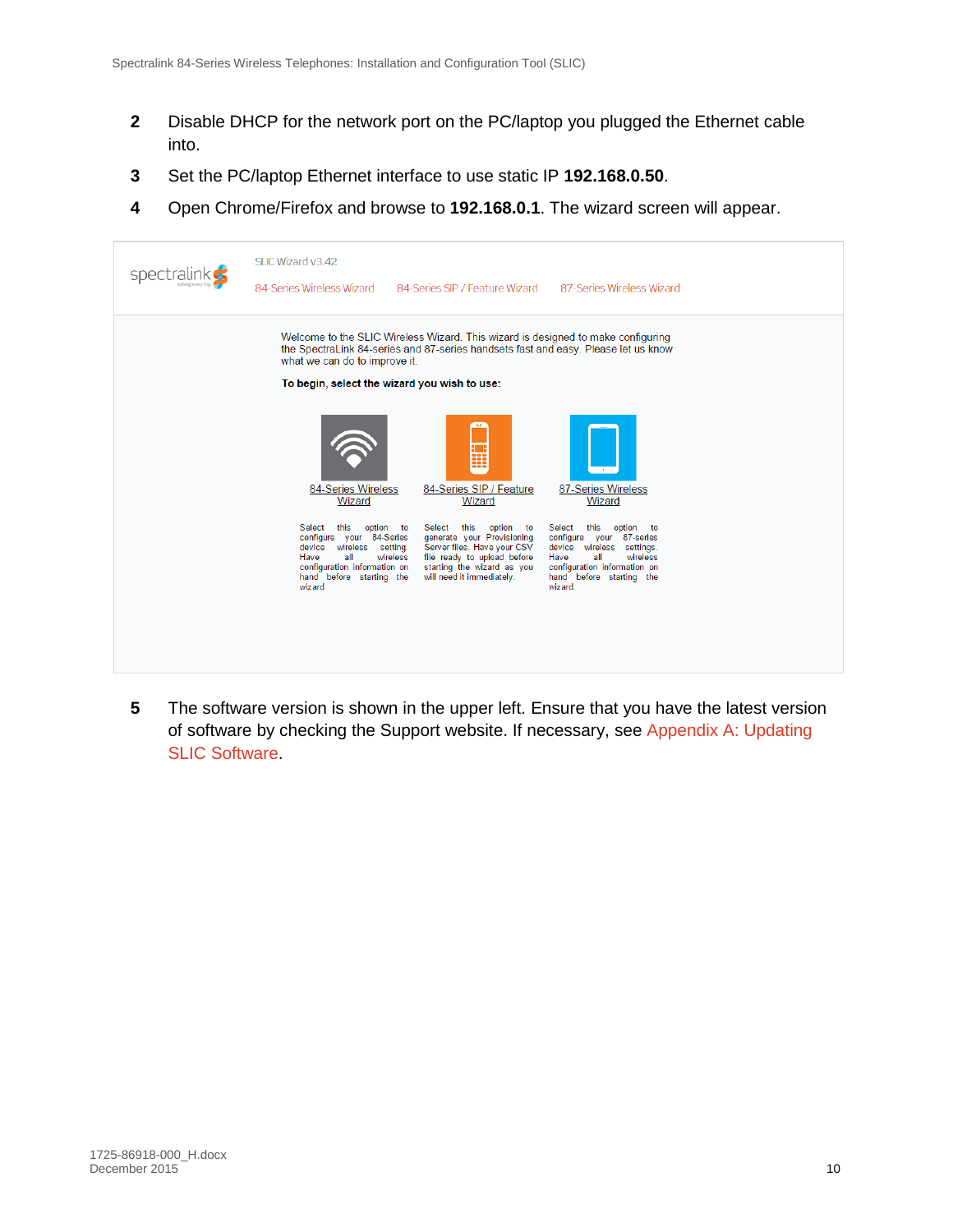# <span id="page-10-0"></span>**Chapter 2: The Wizards**

The Spectralink 84-Series Installation & Configuration Tool provides two wizards to help you configure handset parameters.

- The Wireless Wizard configures the .cfg file the handsets require to be able to associate with the wireless LAN.
- The SIP / Feature Wizard configures the central provisioning server files.

| spectral | SLIC Wizard v3.42<br>84-Series Wireless Wizard                                                                                                                                                                               | 84-Series SIP / Feature Wizard                                                                                                                                                                                            | 87-Series Wireless Wizard                                                                                                                                                                                                     |  |
|----------|------------------------------------------------------------------------------------------------------------------------------------------------------------------------------------------------------------------------------|---------------------------------------------------------------------------------------------------------------------------------------------------------------------------------------------------------------------------|-------------------------------------------------------------------------------------------------------------------------------------------------------------------------------------------------------------------------------|--|
|          | Welcome to the SLIC Wireless Wizard. This wizard is designed to make configuring<br>what we can do to improve it.<br>To begin, select the wizard you wish to use:                                                            |                                                                                                                                                                                                                           | the SpectraLink 84-series and 87-series handsets fast and easy. Please let us know                                                                                                                                            |  |
|          | 84-Series Wireless<br><b>Wizard</b><br>this option to<br>Select<br>configure your 84-Series<br>device<br>wireless setting.<br>wireless<br>Have<br>all<br>configuration information on<br>hand before starting the<br>wizard. | ⊞<br>84-Series SIP / Feature<br>Wizard<br>Select this<br>option to<br>generate your Provisioning<br>Server files. Have your CSV<br>file ready to upload before<br>starting the wizard as you<br>will need it immediately. | 87-Series Wireless<br><b>Wizard</b><br>this<br>option to<br>Select<br>configure your 87-series<br>device wireless settings.<br>wireless<br>all<br>Have<br>configuration information on<br>hand before starting the<br>wizard. |  |



#### **Tip: How to start over**

The Wizards permit forward steps only, there is no "Back" button or option.

If you make an error, use the navigation links at the top of the screen.

To start at the beginning you may need to open a new browser tab and browse to SLIC.

Be aware that any files already on the flash drive will be overwritten when you start over.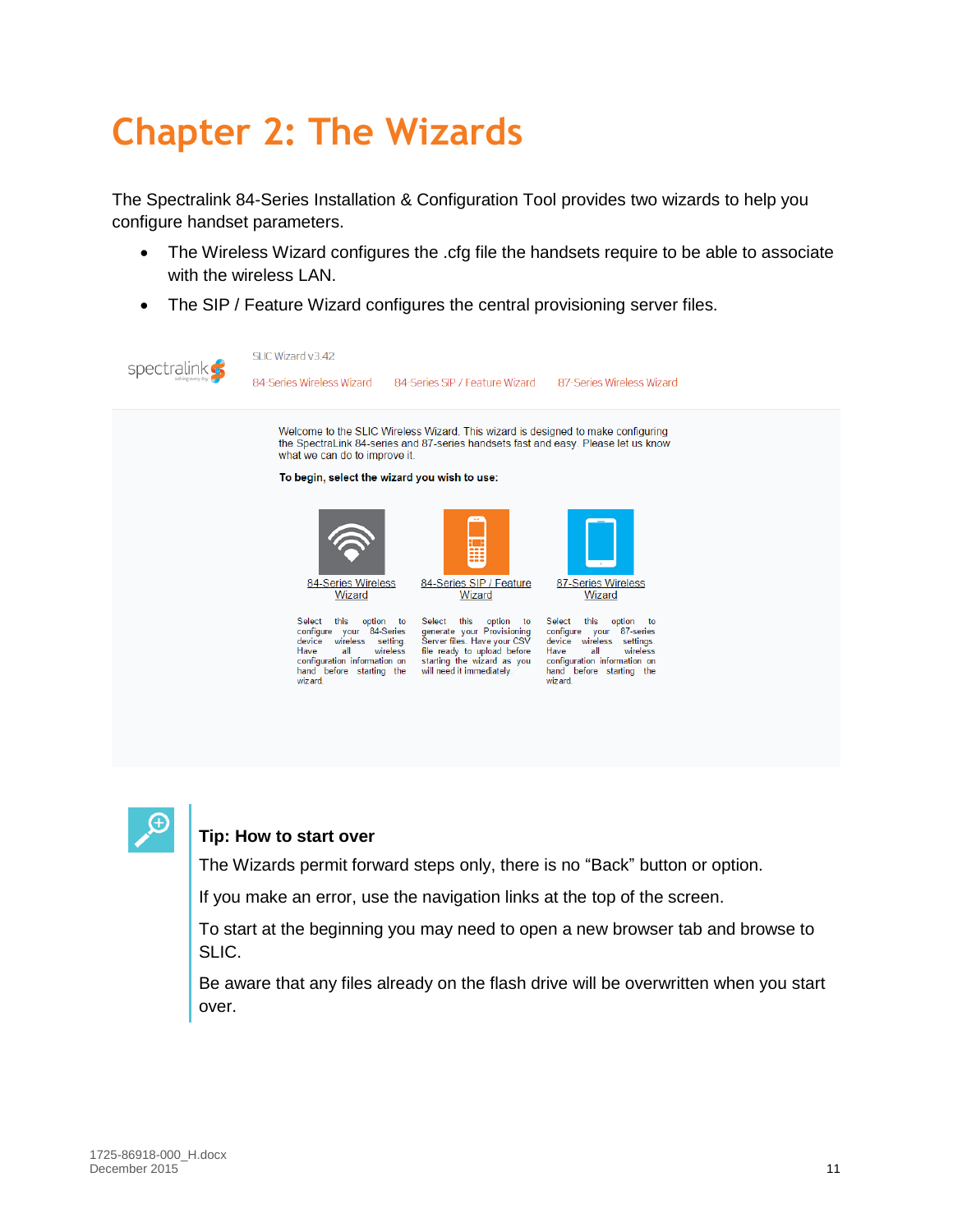## <span id="page-11-0"></span>*The SLIC Wireless Wizard*

The Wireless Wizard uses wizard technology to walk you through the essential configuration parameters necessary for associating the handsets to the wireless LAN. By connecting the handset to SLIC through a USB connection, the wireless parameters can be loaded onto each handset. In this way, SLIC is a self-contained initial provisioning server, both generating and serving the wireless device configuration information to 84-Series handsets through a USB connection. After the correct wireless settings are loaded on the handsets, the handsets will be able to immediately associate with the wireless LAN and obtain SIP and feature parameters from the provisioning server.

See [Appendix C: Wireless Parameters](#page-25-0) for a complete list of the parameters that the Wireless Wizard can configure.

#### **Admin Tip: Loading files onto a flash drive**

If a flash drive is plugged into SLIC, the wireless wizard will load the configuration files both on the flash drive and on the SLIC server. If you want to save them to a flash drive, ensure you have a flash drive plugged into SLIC before you begin the wizard.

<span id="page-11-1"></span>**Run the wizard.**

- **1** Use the *Spectralink 84-Series Wireless Telephone Deployment Guide* for additional information about the options presented by the wizard. You will be asked about the following parameters:
	- **a** Admin password
	- **b** Provisioning server settings
	- **c** DHCP or Static Entry
	- **d** DNS settings
	- **e** SNTP settings
	- **f** SSID
	- **g** Wireless Security
	- **h** Regulatory domain
	- **i** Radio settings
- **2** Upon completion of the wizard you will see the Configuration Overview page which displays links to the files the wizard created. Double click the link to open the file in the browser.

These files are also saved to the USB flash drive if one is plugged into SLIC.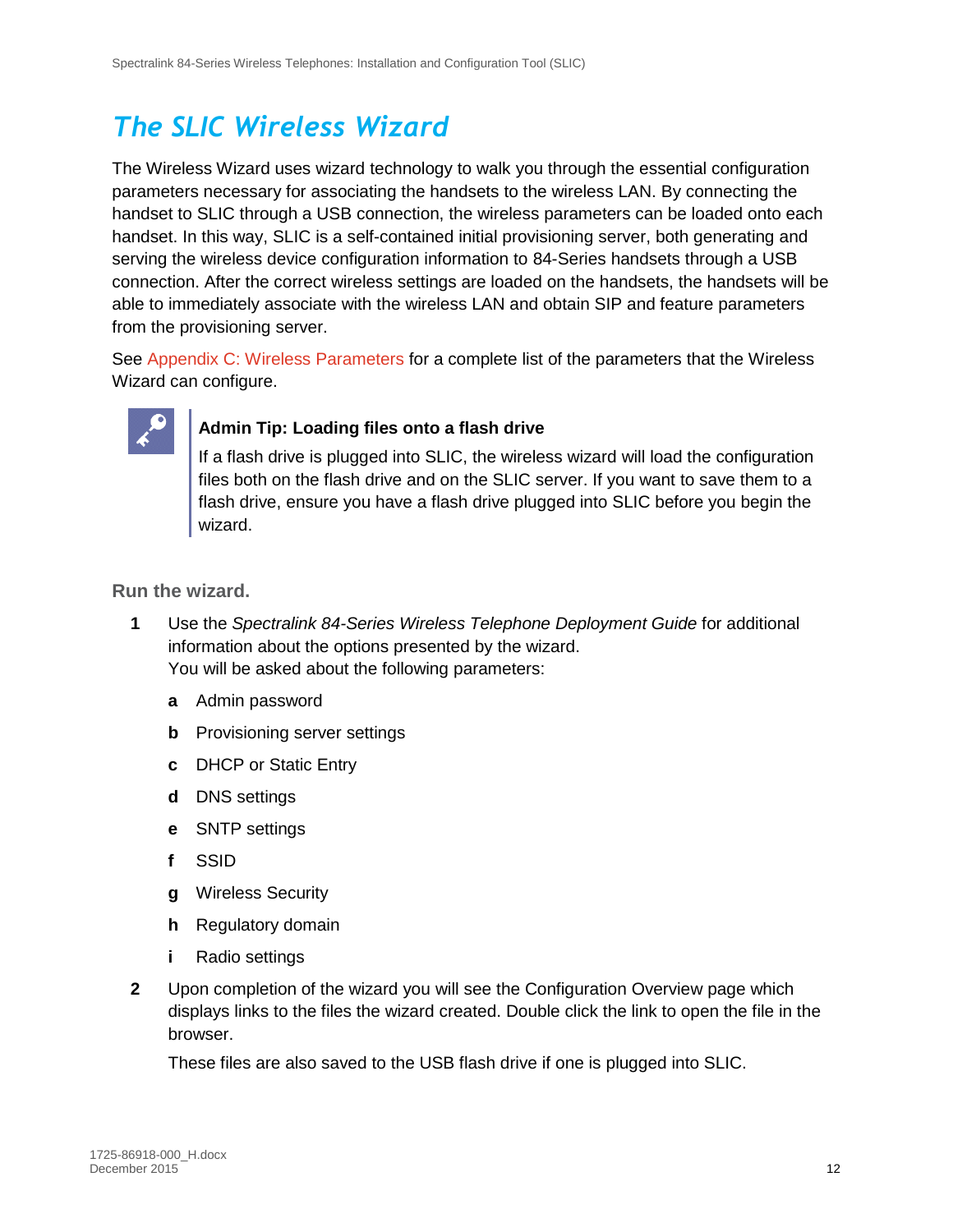Click the links to the .cfg files to view their contents. Right click each link to save in a different location using "Save as".





#### **Admin Tip: Where are the files created by the Wireless Wizard?**

Upon completion of the wizard, two.cfg files are automatically loaded on the USB flash drive if one is plugged into the Spectralink 84-Series Installation & Configuration Tool. The files are also on the SLIC server and may be viewed in the browser by double clicking the link. These are the files that are downloaded to the handset when it is connected to SLIC.

#### <span id="page-12-0"></span>**Wireless Wizard Configuration Files**

For a complete discussion of the files created, please consult the *Spectralink 84-Series Wireless Telephone Deployment Guide*.

 000000000000.cfg is the master configuration file that gives the handset its directions to other configuration files that contain parameters. Note that this "zeros" file is different from the zeros file produced by the SIP/Feature wizard. This file is used to set the wireless parameters only by directing the handset to use the parameters set in the wireless.cfg file.

Once the handset associates with the wireless LAN, it obtains a different master configuration file from the central provisioning server that directs the handset to other configuration files containing SIP and Feature parameters.

 wireless.cfg is the configuration file that contains the parameters needed in order for the handset to associate with the wireless LAN.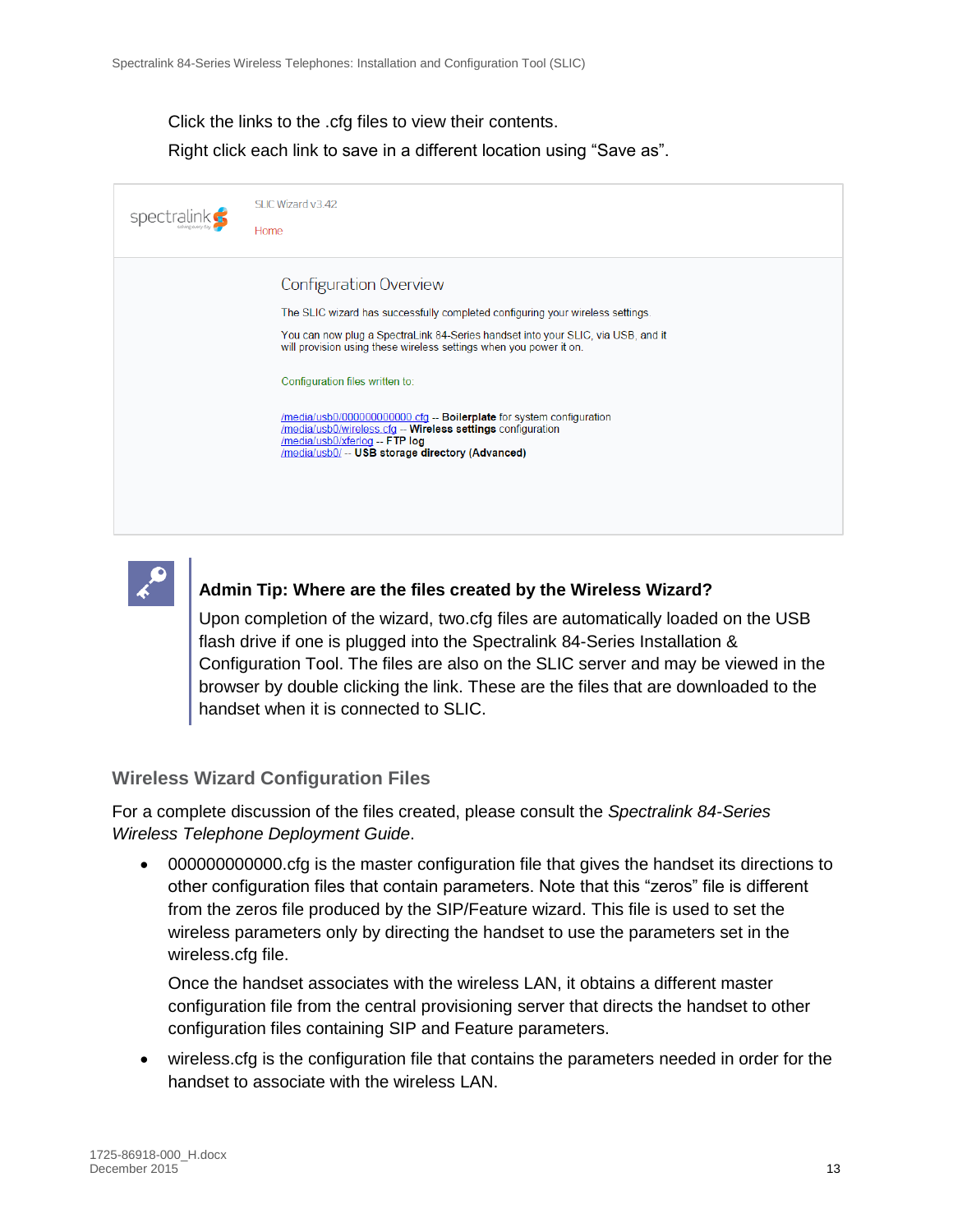- Xfer.log is the FTP log
- USB storage directory

#### <span id="page-13-0"></span>**Check the .cfg files**

<span id="page-13-1"></span>View the .cfg files in the browser or with an .xml editor to ensure the parameters are as desired.

#### **Load Wireless Parameters into the Handsets**

#### **To load the configuration into the handsets**

- **1** Apply power to 84xx handset.
- **2** (Conditional) If the handset has been modified from out of the box configuration, perform a Reset to Factory. [Navigate to **Settings > Advanced Settings > Default Password is 456 > Administration Settings > Reset To Defaults > Reset To Factory**.]
- **3** Connect micro-USB cable between the 84xx handset and SLIC.
- **4** The handset will download the wireless configuration and then reboot making a "tweedle" sound. If handsets do not immediately (within 10 seconds) download and reboot after plugging the USB into them, you can manually force the configuration download by navigating to the Settings menu on the handset: **Settings> (1)Basic Settings> (6)Update Configuration > Yes**. If you use this option, **Updating…** remains on the display until it is finished.
- **5** Disconnect the USB cable from 84xx handset. The handset will download the rest of its configuration files from the provisioning server.
- **6** Test the first few handsets to be sure your configuration is working as desired and then use the Optimizations pointers below if deploying a quantity of handsets.

#### **Admin Tip: How long does it take for the handsets to download the rest of the configuration files?**

When handsets connect to the WLAN, they will seek the rest of the Config files that are located on the provisioning server. The handsets may take 5-10 minutes to fully configure and be ready for end user functionality.

#### <span id="page-13-2"></span>**Optimization Pointers for Quantity Deployment**

Once you have proven that one handset can download the Config files and come up on your network, speed up the deployment of the rest of the handsets by following these pointers:

- Ensure you have a fully charged battery for each handset.
- All handsets must be in factory default state. If handsets have been modified, return them to the factory default state.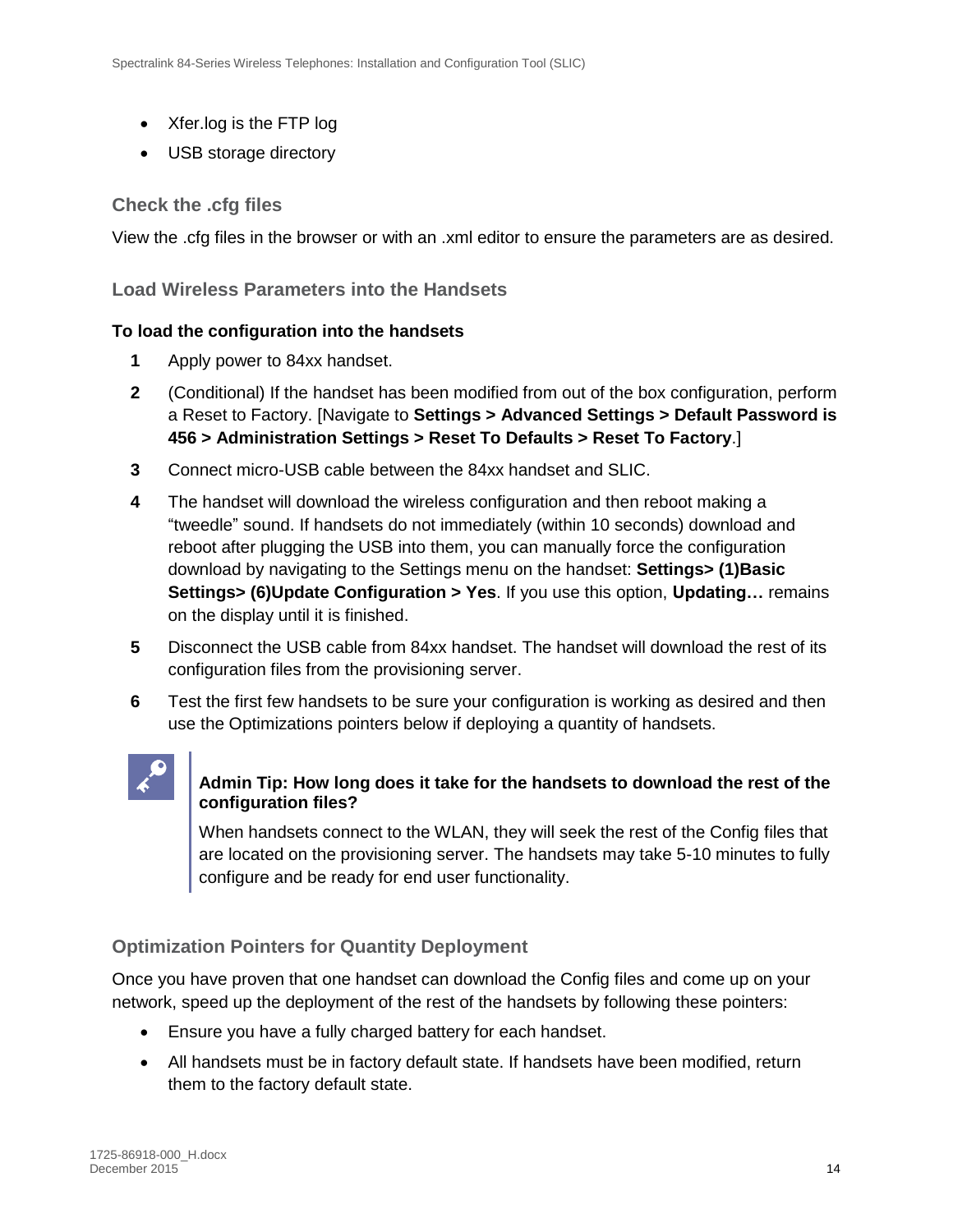- Install batteries and power up all handsets.
- One at a time, plug in each handset. The handset will download the Config file and reboot. Unplug the handset and repeat with next handset.

### <span id="page-14-0"></span>*The SLIC SIP / Feature Wizard*

We are following the "80% rule" for the options presented by the SIP / Feature Wizard. You may need to configure additional options directly in the .cfg files using an xml editor or use an editor to adjust the settings produced by the wizard.

This wizard configures both user profiles and MACaddress specific parameters for handset deployment. Usually only one or the other type of configuration is deployed in any one facility, but the wizard can produce either or both. User profiles and/or mac address parameters are specified in a csv file that must be created. Consult the *Spectralink 84-Series Wireless Telephone Deployment Guide* for complete information about the different types of deployment scenarios to help you determine which is most appropriate for your facility.

Consult the *Spectralink 84-Series Wireless Telephone Deployment Guide* and the *Administration Guide* for more information on the parameters mentioned in this document and for further information about additional parameters you might need to deploy.



#### **Admin Tip: Configuring Group Deployment**

The SIP/Feature Wizard assists you in setting up a "Flat" or "User Profiles" deployment. If you are interested in setting up a "Group" deployment, you will need to use and xml editor to edit the wizard files and add additional files to set up the groups. Consult the *Deployment Guide* for further information.

<span id="page-14-1"></span>**Setting up the csv file:**

- **1** Download/obtain the template **SLIC SIP Configuration Template.csv**. This template is in a spreadsheet that can be opened and edited in Excel. There are explanatory notes at the top of the file that define the fields. See [Appendix B: .csv File Information](#page-22-0) in this document for field explanations.
- **2** Compile the information for your facility and complete the csv file. See the Appendix for more information about this file.
- **3** Load the file to an accessible location.

#### <span id="page-14-2"></span>**Run the SLIC Feature Wizard**

**1** [Conditional] If you have not used the Wireless Wizard, follow the Set up and Start steps to open the browser window.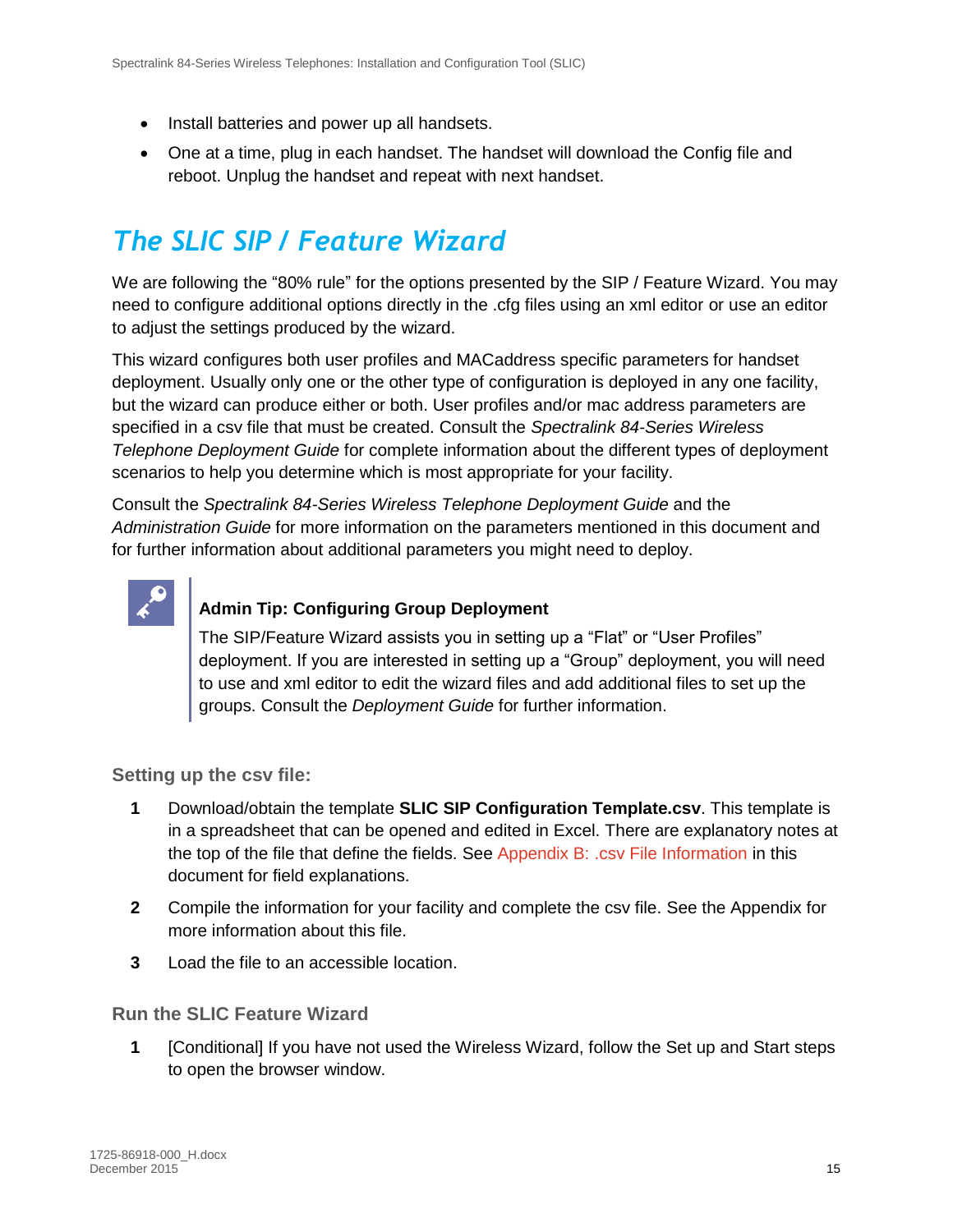- **2** Run the Feature Wizard. It will ask you about the following parameters:
	- **a** For .csv information, see the Appendix.
	- **b** User Profiles: Will they be used?
	- **c** Do you want to use either PTT or Emergency Dial. These are mutually exclusive so you can use one or the other but not both.
	- **d** If you want to use PTT, do you want to customize the settings?
	- **e** OAI Gateway IP Address
	- **f** Know how/if you are using QBC
	- **g** Syslog server IP address
	- **h** Calling Features Do Not Disturb and Call Forwarding
	- **i** Do you want to use Microsoft Lync IM and Presence? If so, you'll need your Microsoft OCS/Lync server information.
	- **j** Do you have any applications to configure? If so you'll need the URL of the applications / Application Server.
	- **k** Do you want to use Microsoft Exchange Calendar Integration? If so, you'll need your Exchange Server URL.
	- **l** Do you want to enable Corporate Directory? If so you'll need your LDAP information.
	- **m** Do you want to use Voicemail?
- **3** Upon completion of the wizard you will see the Configuration Overview page which displays links to the files the wizard created. These files are located on the USB flash drive plugged into SLIC.

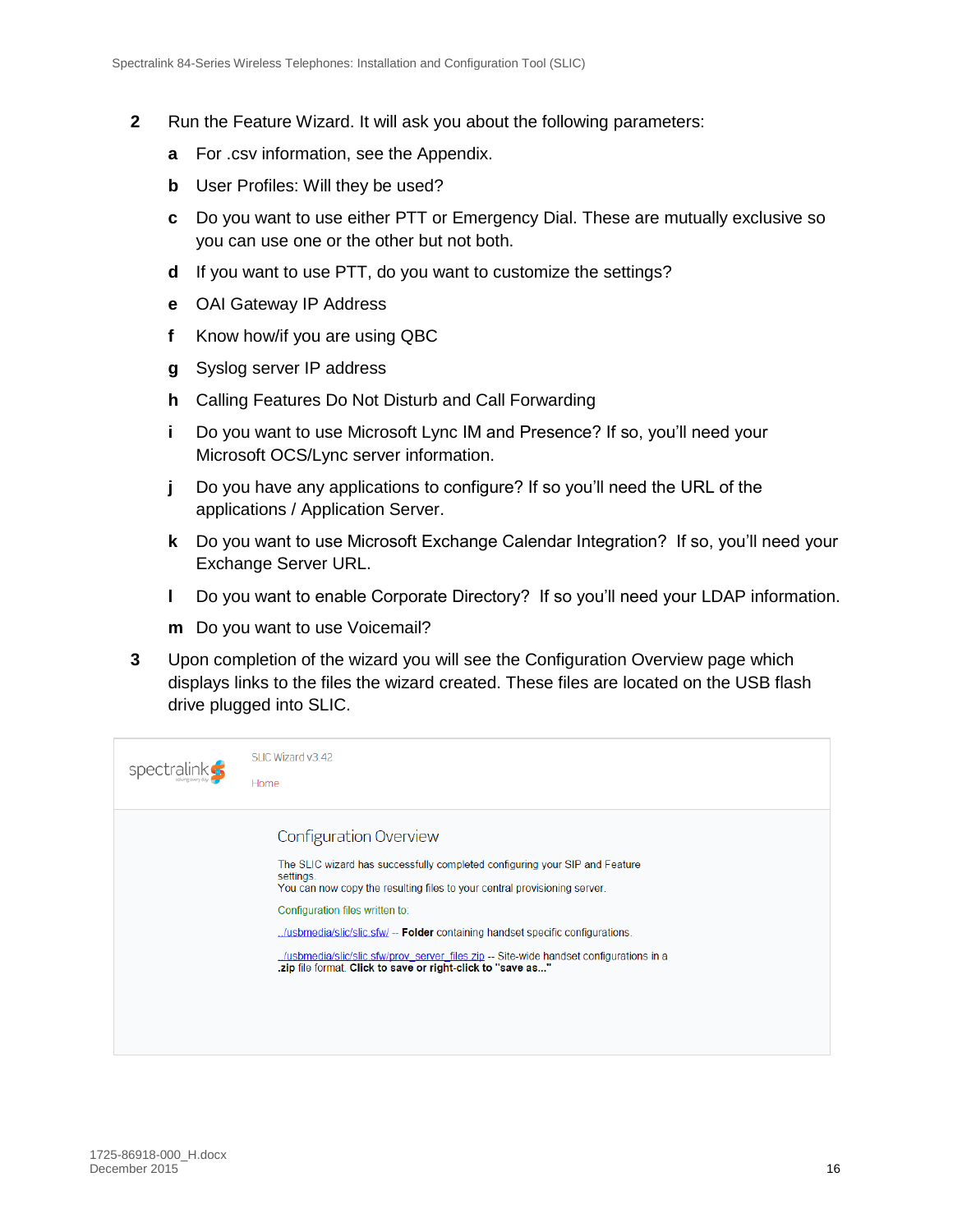

#### **Admin Tip: Where are the files created by the SIP / Feature Wizard?**

Upon completion of the wizard, the files it produces are automatically loaded on the USB flash drive plugged into SLIC.

As shown in the screen above, the SIP / Feature Wizard creates two files:

- A .sfw folder that contains the .cfg files. This folder resides on the flash drive and allows you to view the files in the browser without having to unzip them. It will open a browser window when you click it.
- A .zip file that contains site-wide files required by the central provisioning server. You can right-click this file and save it to another location, if you desire.

#### Example files:

[MACaddress].cfg

```
<APPLICATION
APP_FILE_PATH="sip.Id"
CONFIG_FILES="00907a0cb978-config.cfg,site.cfg"
MISC_FILES=""
LOG_FILE_DIRECTORY=""
OVERRIDES_DIRECTORY=""
CONTACTS DIRECTORY=""
LICENSE_DIRECTORY="">
</APPLICATION>
```
The data in the .csv file is used to create a MACaddress.cfg file that points the handset to two config files: the MACaddress.cfg file for this particular handset's settings and the site.cfg file for universal site-wide settings.

[MACaddress]-config.cfg

```
<reg
call.callsPerLineKey="24">
 <reg.1
 reg.1.displayName="Steve Smith"
 reg.1.label="Smith-7001"
 reg.1.auth.domain="None"
 reg.1.auth.useLoginCredentials="1"
 /<reg.2
 reg.2.displayName="Steve Smith"
 reg.2.label="Smith-OCS"
 reg.2.auth.domain="None"
 reg.2.auth.useLoginCredentials="1"
 /\lt/reg>
```
The MACaddress-config.cfg file contains user-specific information.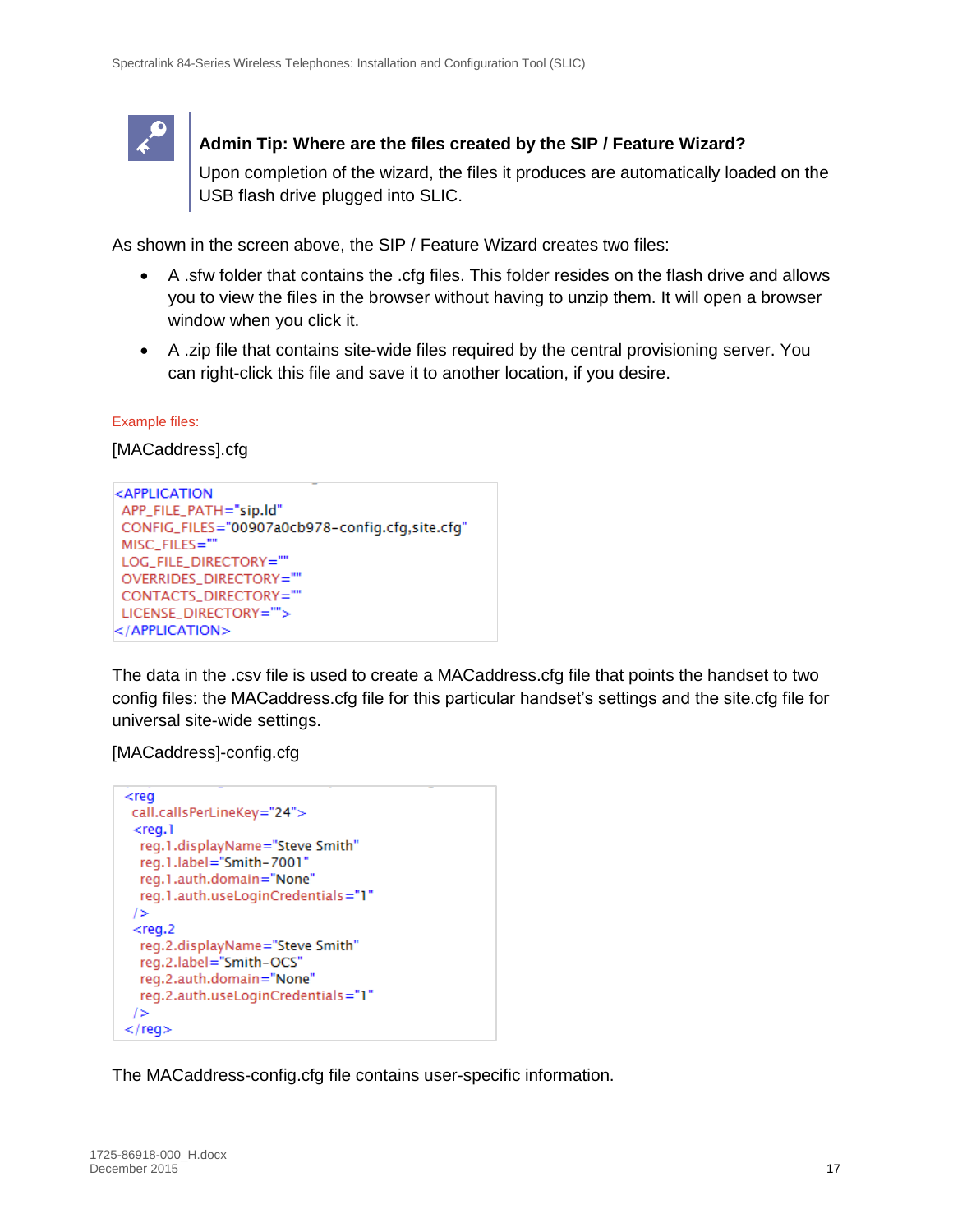| <app< th=""></app<>                                |
|----------------------------------------------------|
| apps.1.url=""                                      |
| apps.1.label=""                                    |
| apps.2.url=""                                      |
| apps.2.label=""                                    |
| apps.3.url=""                                      |
| apps.3.label=""                                    |
| apps.4.url=""                                      |
| apps.4.label=""                                    |
| apps.5.url=""                                      |
| apps.5.label=""                                    |
| apps.6.url=""                                      |
| apps.6.label=""                                    |
| feature.exchangeCalendar.enabled="0"               |
| exchange.server.url=""                             |
| exchange.meeting.reminderEnabled="0"               |
| />                                                 |
| <dialplan< td=""></dialplan<>                      |
| dialplan.removeEndOfDial="0"                       |
| dialplan.digitmap="x.T"                            |
| $\rightarrow$                                      |
| <dir< td=""></dir<>                                |
| feature.corporateDirectory.enabled="0"             |
| />                                                 |
| <im< td=""></im<>                                  |
| feature.messaging.enabled="0"                      |
| />                                                 |
| $log$                                              |
| log.render.file.upload.period="3600"               |
| log.render.file.size="128"                         |
| log.render.file.upload.append.sizeLimit="10000"    |
| log.level.change.wlan="3"                          |
| log.level.change.sip="3"                           |
| />                                                 |
| <oai< td=""></oai<>                                |
| oai.gateway.address=""                             |
|                                                    |
| /><br>$<$ ptt                                      |
| ptt.pageMode.enable="0"                            |
| />                                                 |
|                                                    |
| <qbc<br>qbc.operating.mode="disabled"</qbc<br>     |
|                                                    |
| />                                                 |
| <syslog<br>device.syslog.serverName=""</syslog<br> |
|                                                    |
| device.syslog.serverName.set="1"                   |
| />                                                 |
| <volpprot< td=""></volpprot<>                      |
| volpProt.SIP.serverFeatureControl.dnd="1"          |
| volpProt.SIP.serverFeatureControl.cf="1"           |
| />                                                 |

The site.cfg file contains Parameters that apply to every handset.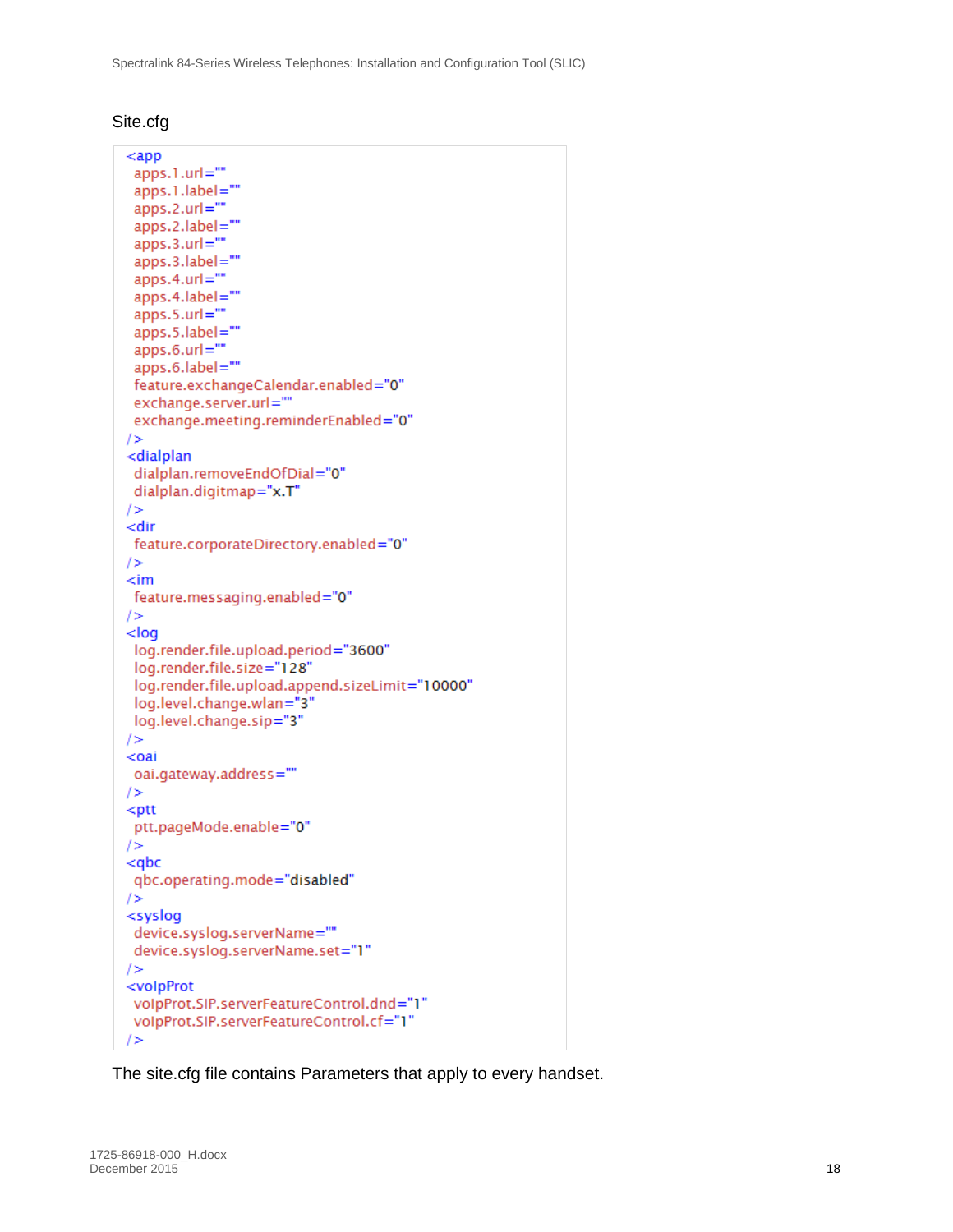<span id="page-18-0"></span>**Load the configuration into the central provisioning server**

**1** Extract the zip file to the provisioning directory of your central provisioning server.



#### **Admin Tip: What type of provisioning server do you have?**

When you ran the Wireless Wizard, you selected the type of provisioning server. FTP is the default type.

**2** Ensure that the files are in the same directory as the firmware version you want the handsets to run.

#### **Load the SIP / Feature parameters into the handsets:**

The handsets will automatically download the files from the provisioning server when they are turned on and associate with the wireless LAN.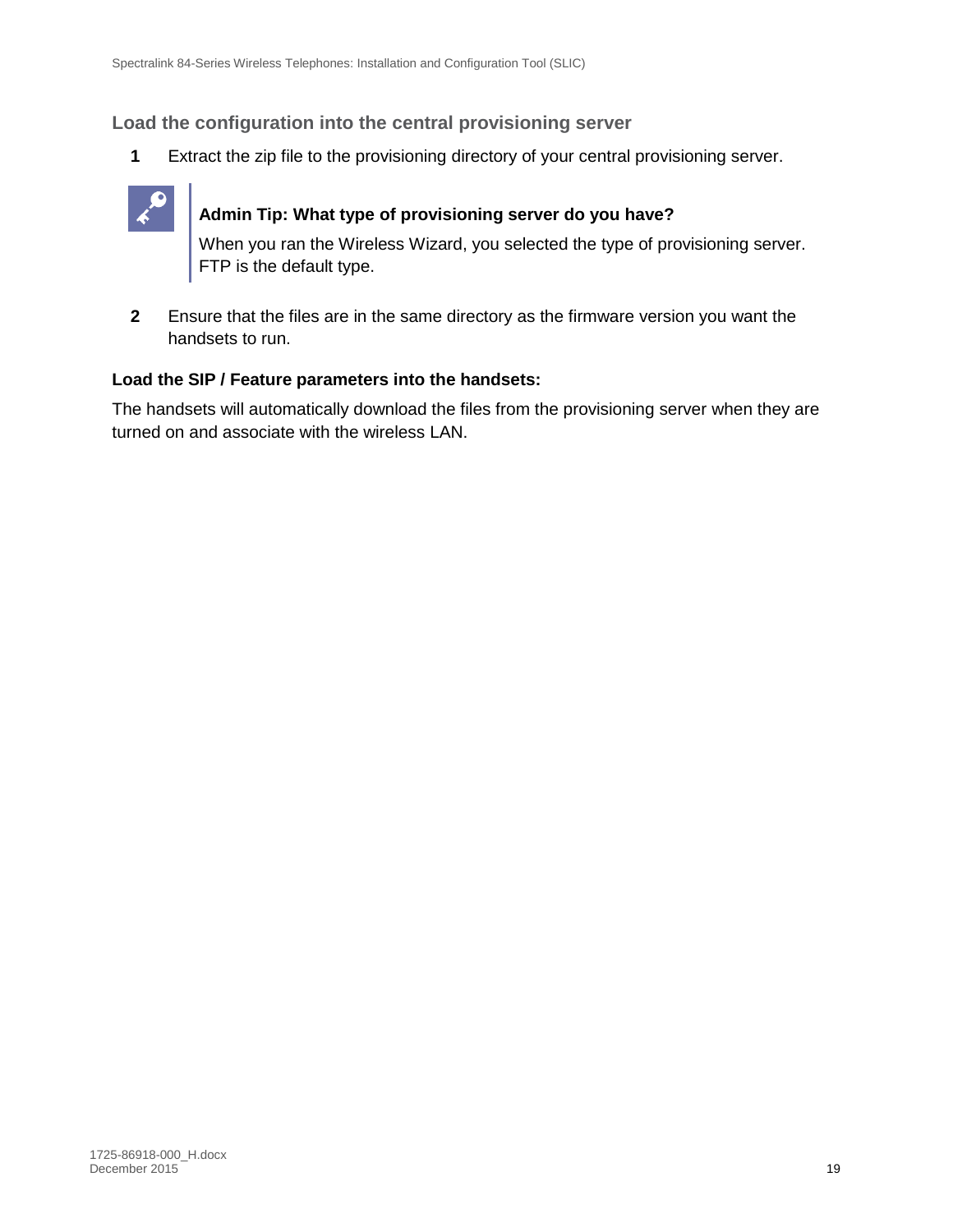# <span id="page-19-0"></span>**Chapter 3: Using SLIC for Manual Configuration**

When configuring small numbers of handsets in a test or other limited installment, you can manually configure (or edit) the .cfg files and use the SLIC server to load them into each handset. Obviously this can be labor intensive for any large number of handsets, but it can be very useful when you are deploying only a few.

#### **To manually load .cfg files to a handset:**

- **1** Create/Modify 000000000000.cfg and wireless.cfg files to match your wireless network and central provisioning server access. Use the *Spectralink 84-Series Wireless Telephone Deployment Guide* for reference on configuring the files.
- **2** Load the 000000000000.cfg and wireless.cfg files onto the USB flash drive. Ensure the 000000000000.cfg file points to the wireless.cfg file.
- **3** Plug the USB flash drive into SLIC.
- **4** Ensuring that the USB flash drive is plugged in, apply power to SLIC. It takes about 30 seconds to boot.

#### **Note: What the LED indicator lights on the Spectralink 84-Series Installation & Configuration Tool mean**

The green LED at the top of the circle will light to indicate that power is applied).

Two yellowish-green LEDs on the side of the circle will light when SLIC is ready.

- **5** Apply power to 84xx handset.
- **6** (Conditional) If the handset has been modified from out of the box configuration, perform a Reset to Factory. [Navigate to **Settings > Advanced Settings > Default Password is 456 > Administration Settings > Reset To Defaults > Reset To Factory**.]
- **7** Connect micro-USB cable between the 84xx handset and SLIC.
- **8** The handset will download the wireless configuration and then reboot making a "tweedle" sound. If handsets do not immediately (within 10 seconds) download and reboot after plugging the USB into them, you can manually force the Configuration download by navigating to the Settings menu on the handset: **Settings> (1)Basic Settings> (6)Update Configuration > Yes**. If you use this option, **Updating…** remains on the display until it is finished.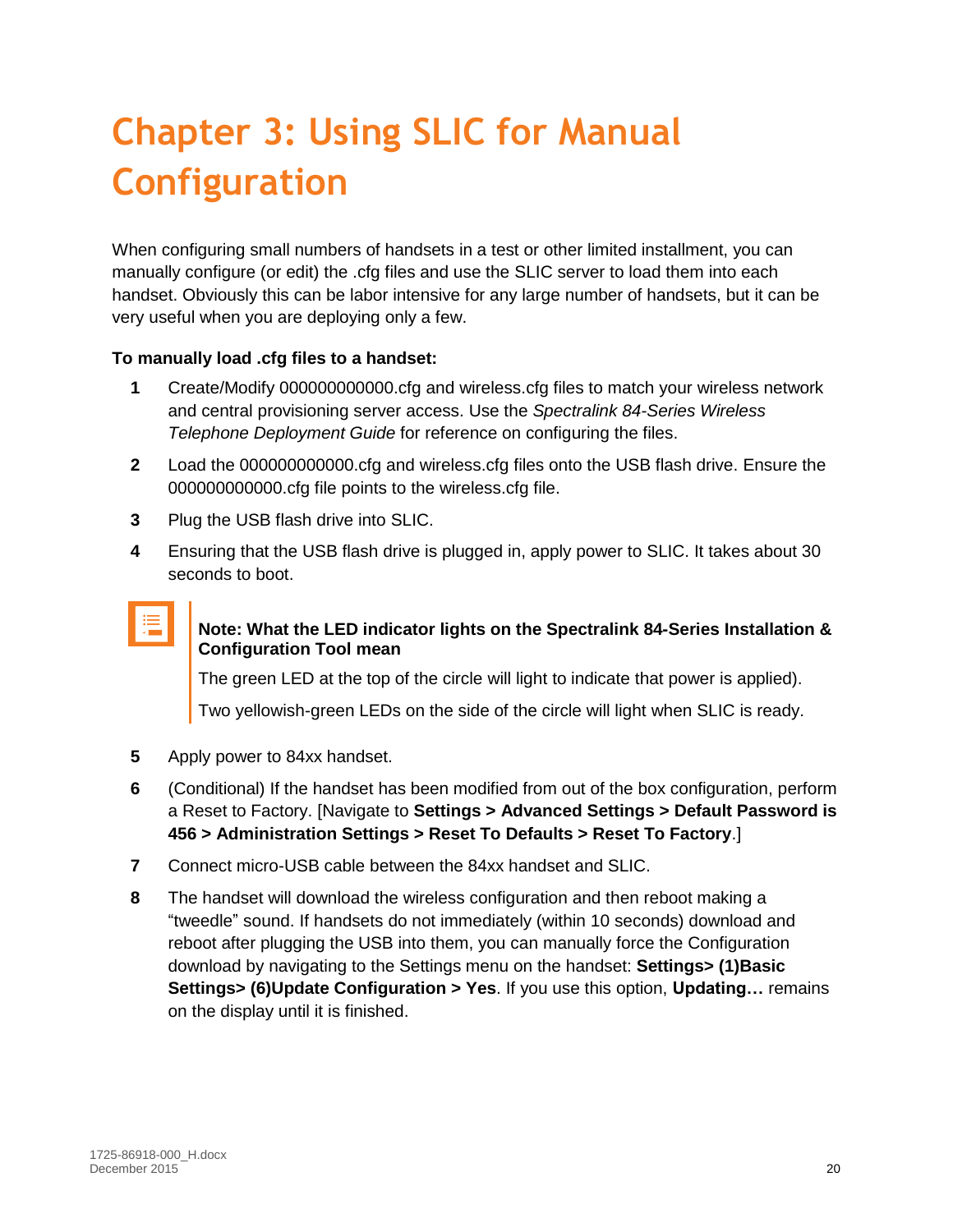**9** Disconnect USB cable from the 84xx handset. Test the first few handsets to be sure your configuration is working as desired and then use the Optimizations steps at [Optimization Pointers for Quantity Deployment](#page-13-2) if deploying a quantity of handsets.



### **Admin Tip: Viewing the FTP log**

The FTP log is saved to the USB flash drive as 'xferlog'. Remove the flash drive and view on PC.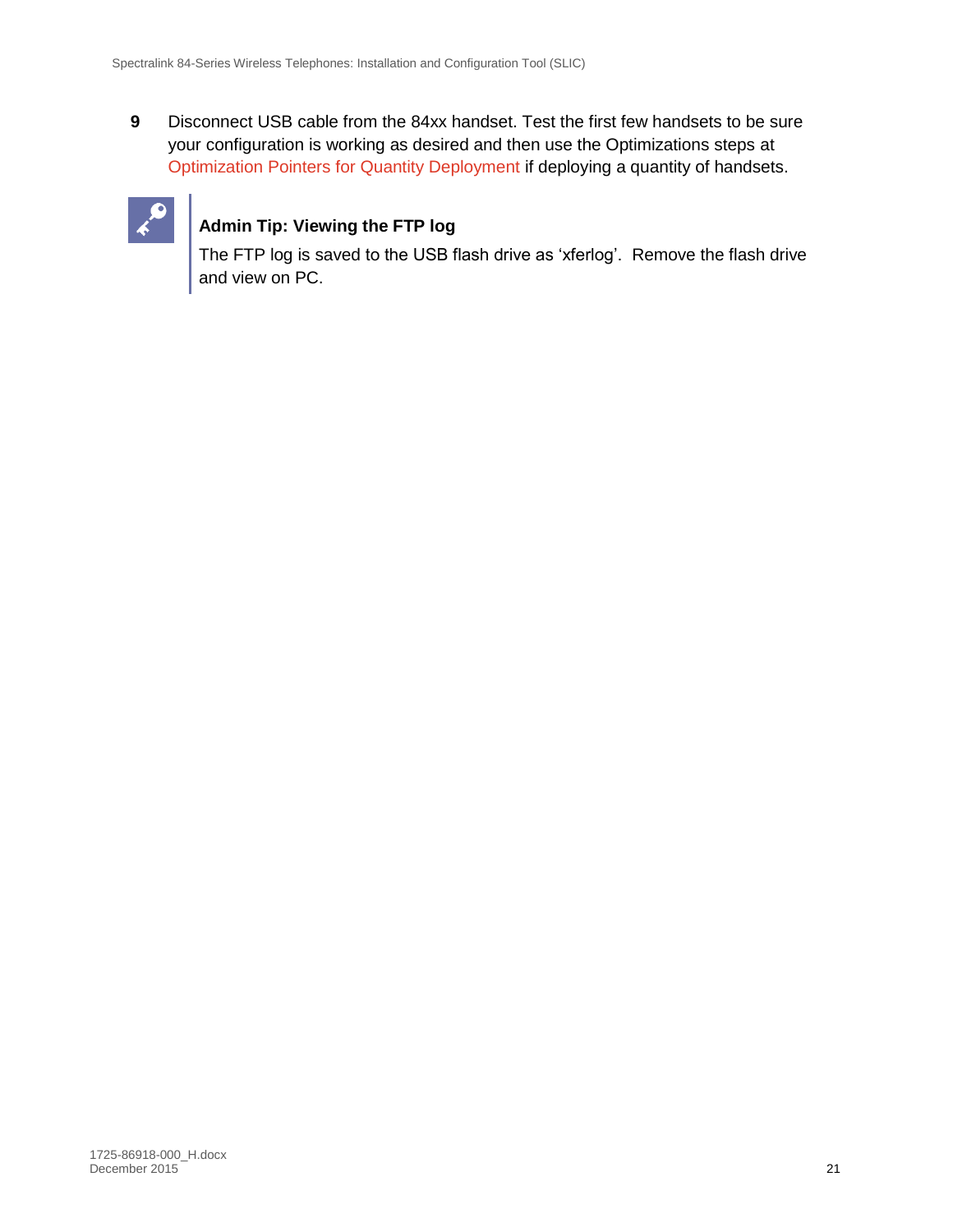# <span id="page-21-0"></span>**Appendix A: Updating SLIC Software**

The software version currently being run on SLIC is noted in the browser page header when you bring it up. To determine if a later version is available, go to the Spectralink Support site and browse to the 84-Series handset page. The SLIC software is located under the Downloads tab with the version included in the link title. If a later version is listed, click the link and download the software.

| ________ |  |
|----------|--|
| ______   |  |
|          |  |
|          |  |
|          |  |
|          |  |
|          |  |
|          |  |
|          |  |
|          |  |

#### **Note: Deploying both 84-Series and 87-Series handsets?**

If you are deploying both 84-Series and 87-Series handsets, SLIC version 3.23 (and later) supports both product families. Version 2.25 only supports the 84-Series handsets.

#### **To upgrade the Spectralink 84-Series Installation & Configuration Tool:**

- **1** Download the new version from the Spectralink support website for SLIC. Extract the files from the zip to a convenient location.
- **2** The .img file will have the version number as part of the filename. Rename the image file to SLIC.img" (upper case).
- **3** Copy the SLIC.img file into the root directory of a USB flash drive.
- **4** Insert the USB flash with the SLIC.img file into SLIC.
- **5** Power-cycle the unit.
- **6** SLIC will boot, then go through the upgrade process (blinking LED left, than right), then reboot again.
- **7** Verify the upgrade was successful by starting the browser and viewing the version number in the page header.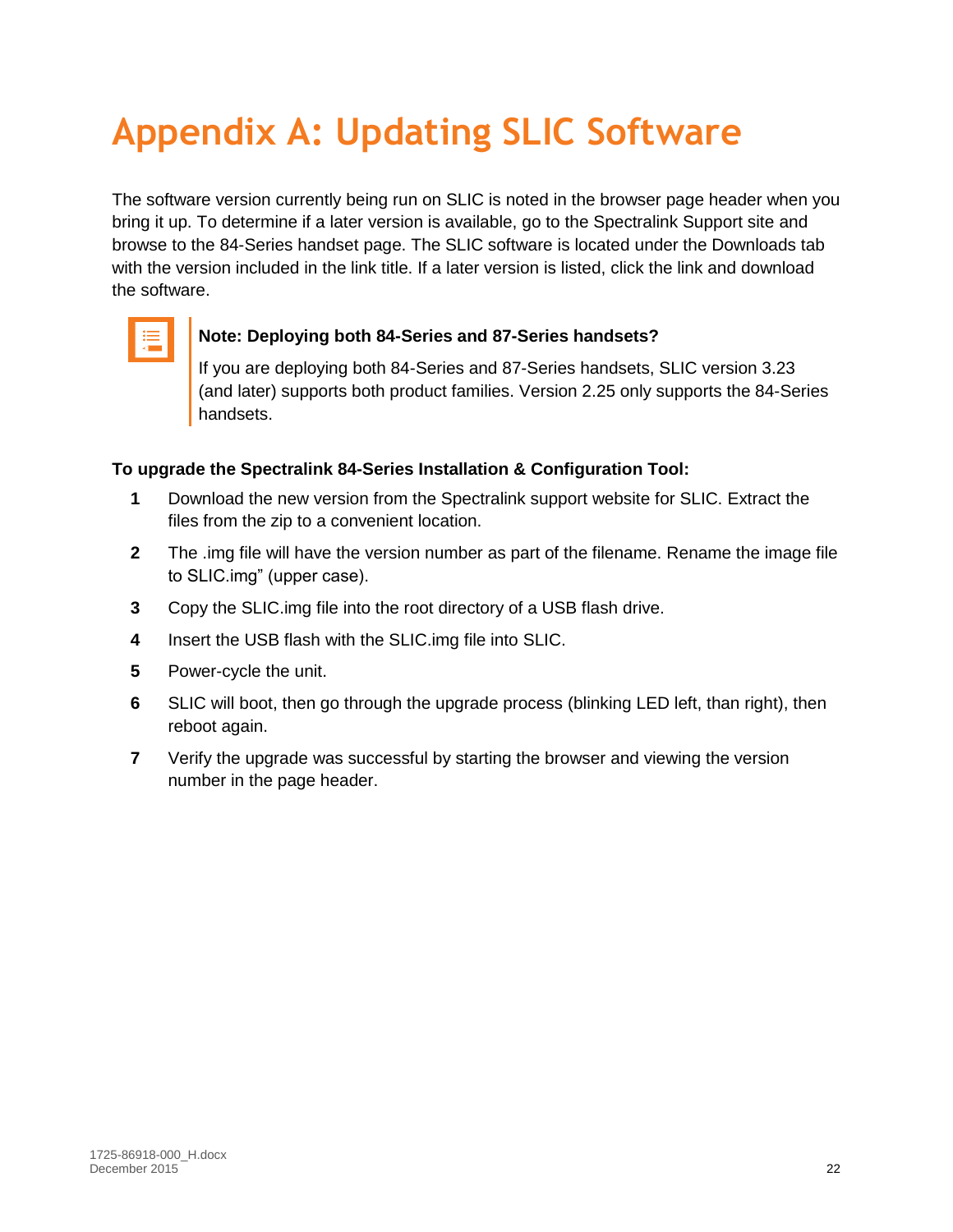# <span id="page-22-0"></span>**Appendix B: .csv File Information**

Each field of the CSV file identifies specific information that is used by the 84-Series handset or the SLIC tool to create configurations that will allow handsets to register with SIP call servers and handle other features. Fields are defined below and include some additional help context and explanation of how they will be used by the SLIC tool or phone.

## <span id="page-22-1"></span>*Definitions*

| Heading                | Parameter                                                                                                                                                                                                                                          | <b>Description</b>                                                                                                                                |  |
|------------------------|----------------------------------------------------------------------------------------------------------------------------------------------------------------------------------------------------------------------------------------------------|---------------------------------------------------------------------------------------------------------------------------------------------------|--|
| MAC or User            | No parameter. Identifier or the<br>User Profile user ID that will be<br>used for the user profile<br>configuration file name.                                                                                                                      | <b>Phone's MAC Address</b><br>This field must not contain colons between<br>the numbers.                                                          |  |
| <b>Type</b>            | No parameter. Identifier to tell<br>SLIC what options to offer.                                                                                                                                                                                    | Telephony, OCS or Lync (represents<br>server type line appearance will register<br>against.)                                                      |  |
| <b>Address</b>         | reg.x.server.x.address                                                                                                                                                                                                                             | Call server IP Address or Fully Qualified<br>Domain Name                                                                                          |  |
| Port                   | reg.x.server.x.port                                                                                                                                                                                                                                | SIP Call server port number (Default is<br>5060 if not specified)                                                                                 |  |
| Extension              | SIP device extension *** If your SIP<br>reg.x.address<br>domain is programmed on the call server<br>for the handsets you must include the<br>domain with the Extension*** (do not<br>include @sipdomain for AudioCodes) ie.<br>extension@sipdomain |                                                                                                                                                   |  |
| UserID                 | reg.x.auth.userId                                                                                                                                                                                                                                  | SIP Extension user ID                                                                                                                             |  |
| Password               | reg.x.auth.password                                                                                                                                                                                                                                | SIP extension authentication password<br>(Required for digest authentication) (Leave<br>blank for AudioCodes)                                     |  |
| <b>Display Name</b>    | reg.x.displayName                                                                                                                                                                                                                                  | SIP Extension Caller-ID display information                                                                                                       |  |
| Line Label             | reg.x.label                                                                                                                                                                                                                                        | SIP Extension label that appears on the<br>handset display                                                                                        |  |
| Profile Pwd            | prov.login.localPassword                                                                                                                                                                                                                           | User Profiles default password                                                                                                                    |  |
| <b>VM Pilot Number</b> | [msg.mwi.x.callBack                                                                                                                                                                                                                                | For Nortel and Avaya Call Servers you<br>may want to provide the VM pilot number                                                                  |  |
| Subscribe To MWI       | msg.mwi.x.subscribe                                                                                                                                                                                                                                | Some Call Servers require an extension to<br>subscribe to get MWI (Avaya, for<br>example). Enter the phone extension here<br>if this is required. |  |
| QBC Target             | qbc.connect.ipAddress-<br>hostname.SL8452<br>qbc.connect.ipAddress-<br>hostname.SL8450                                                                                                                                                             | If using phone in single end-point mode,<br>this is the PC host name or static IP<br>address the phone will connect to                            |  |
| <b>OAI Virtual MAC</b> | oai.userld                                                                                                                                                                                                                                         | If using User Profiles or as desired, the<br>Virtual MAC to use as the OAI UserID                                                                 |  |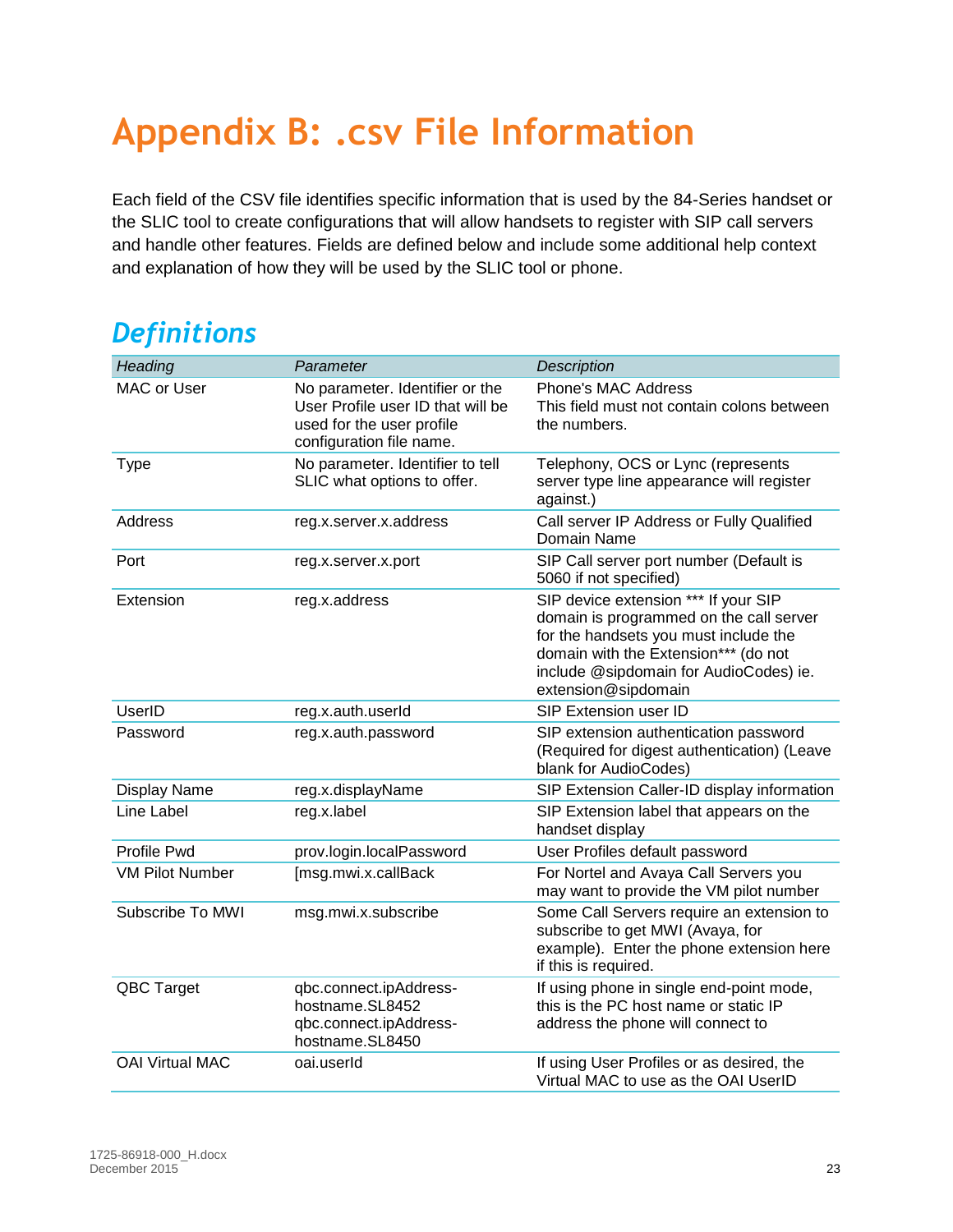### <span id="page-23-0"></span>*Example .csv file*

Note: columns are too wide and numerous to display across a single page. Therefore, for display purposes only, the .csv columns have been separated.



#### **Admin Tip: How to edit the .csv file.**

Open the .csv template in Excel and edit it with your own MAC numbers and/or Users data. Then save it as a .csv file in an accessible location for easy retrieval when you start the SIP/Feature Wizard.

When you edit the .csv file delete any explanatory rows but keep the header titles in the file, do not delete the header row. Every column does not need to be populated but do not delete columns that you do not need. Null values will be entered for fields left blank.

| <b>MAC</b> or<br><b>User</b> | <b>Type</b> | <b>Address</b>       | Port | <b>Extension</b> | <b>UserID</b>      |
|------------------------------|-------------|----------------------|------|------------------|--------------------|
| #00907a0cb978                |             | telephony 172.29.1.2 | 5060 | 7001@avaya.com   | 7001-A             |
| #00907a0cb978                | <b>OCS</b>  | 172.29.24.2          | 5061 |                  | ssmith@company.com |
| # ssmith                     |             | telephony 172.29.1.2 | 5060 | 7001@avaya.com   | 7001-A             |
| # ssmith                     | <b>OCS</b>  | 172.29.24.2          | 5061 |                  | ssmith@company.com |
| #00907a0cb534                |             | telephony 172.29.1.8 | 5060 | 7077             | 7077               |
| #00907a0c5622                |             | telephony 172.29.1.7 | 5060 | 8008@nortel.com  | 8008               |

| <b>Display</b><br>Name | <b>Line Label</b>                | <b>Profile Pwd</b>                                           |
|------------------------|----------------------------------|--------------------------------------------------------------|
| <b>Steve Smith</b>     | Smith-7001                       |                                                              |
| <b>Steve Smith</b>     | Smith-OCS                        |                                                              |
| <b>Steve Smith</b>     | Smith-7001                       | 7652                                                         |
| <b>Steve Smith</b>     | Smith-OCS                        | 7652                                                         |
|                        | Bob                              |                                                              |
|                        | Jimmy                            |                                                              |
| Subscribe<br>To MWI    | <b>QBC Target</b>                | <b>OAI Virtual MAC</b>                                       |
| 7001                   |                                  |                                                              |
|                        | bad.apple.com                    |                                                              |
| 7001                   |                                  | 1                                                            |
|                        | <b>VM Pilot</b><br><b>Number</b> | <b>Bob on Asterisk</b><br>Jimmy on Nortel<br>green.apple.com |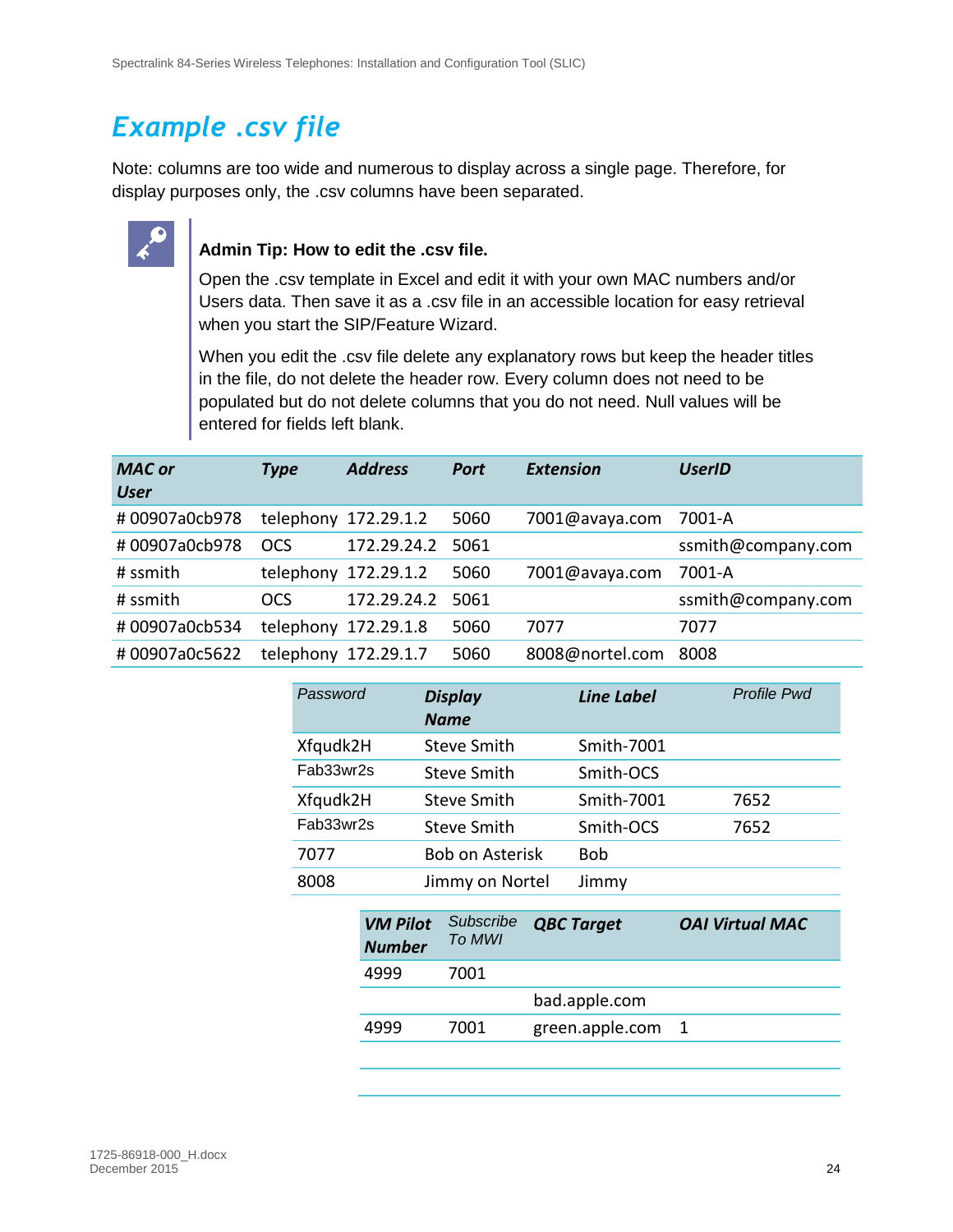| <b>VM Pilot</b><br><b>Number</b> | To MWI | Subscribe <b>QBC Target</b> | <b>OAI Virtual MAC</b> |
|----------------------------------|--------|-----------------------------|------------------------|
| 5999                             |        | 192.168.5.48                |                        |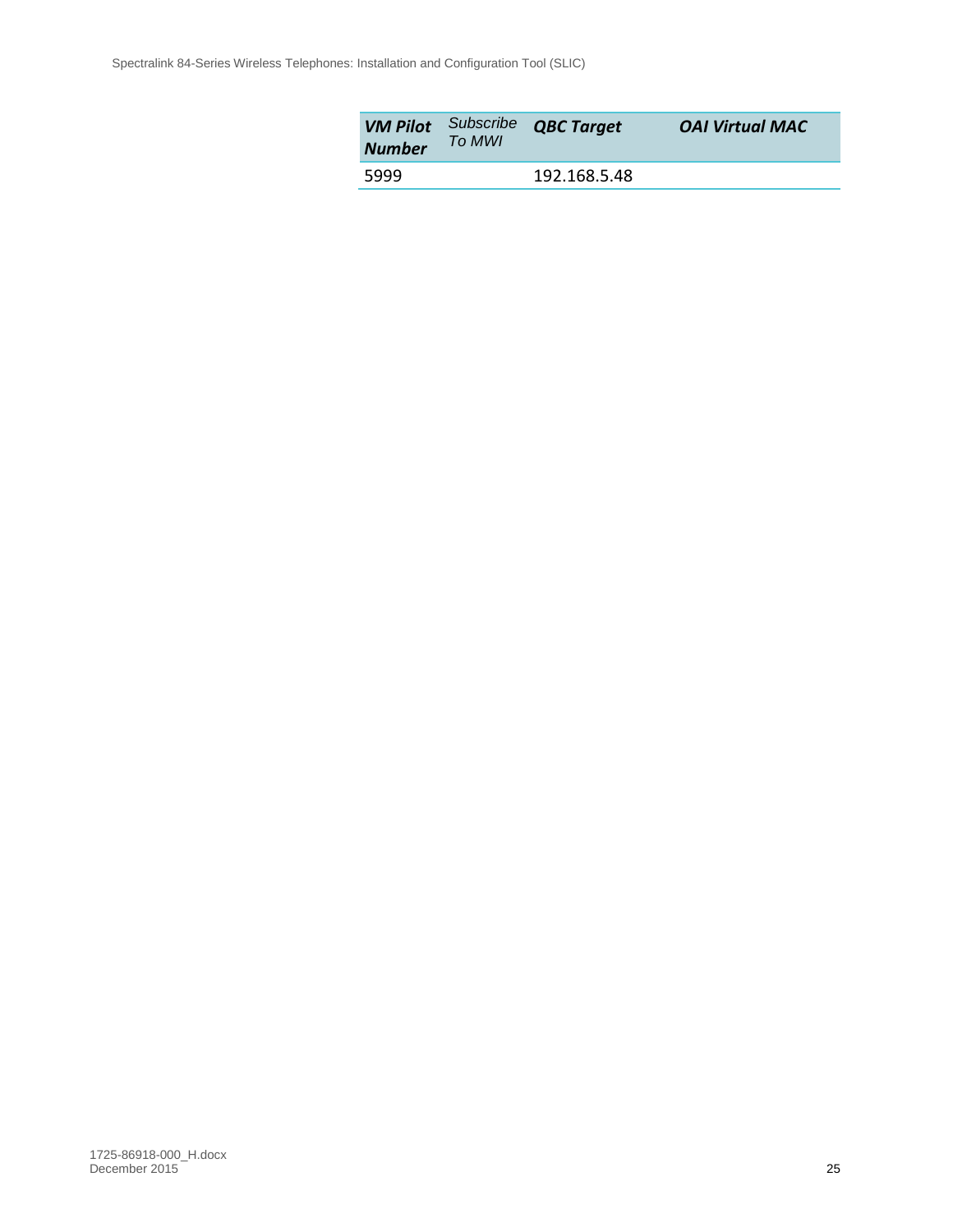# <span id="page-25-0"></span>**Appendix C: Wireless Parameters**

Wireless parameters are just those settings that are required by the handset to associate with the wireless LAN. These parameters are discussed and defined in the *Spectralink 84-Series Wireless Telephone Deployment Guide* and white papers listed in [Specific Documents.](#page-5-0)

| Screen                                                             | Parameter                                                                                                           | Default if any                                 |
|--------------------------------------------------------------------|---------------------------------------------------------------------------------------------------------------------|------------------------------------------------|
| <b>Admin Security</b><br><b>Settings</b>                           | device.auth.localAdminPassword                                                                                      | 456                                            |
| <b>Provisioning Server</b><br><b>Settings</b>                      | device.prov.serverType<br>device.sec.TLS.profileSelection.provisioning                                              | <b>FTP</b>                                     |
| (con't) Use<br>DHCP/Static Entry?                                  | device.dhcp.bootSrvUseOpt                                                                                           | <b>DHCP</b>                                    |
| Server Address (if<br>static)                                      | device.prov.serverName                                                                                              |                                                |
| <b>Provisioning Username</b>                                       | device.prov.user                                                                                                    | administrator                                  |
| <b>Provisioning Password</b>                                       | device.prov.password                                                                                                | admin123                                       |
| Provisioning<br>authentication                                     | device.sec.TLS.profileSelection.provisioning                                                                        | admin123                                       |
| <b>DNS Settings</b><br>(required if using<br>static IP addressing) |                                                                                                                     |                                                |
| Domain                                                             | device.dns.domain                                                                                                   | (use IP address of the<br>provisioning server) |
| <b>DNS Server IP Address</b>                                       | device.dns.serverAddress                                                                                            |                                                |
| Alt. DNS Server IP<br>Address                                      | device.dns.altSrvAddress                                                                                            |                                                |
|                                                                    | SNTP Settings (optional if these settings are configured in DHCP)                                                   |                                                |
| <b>Server Server</b>                                               | device.sntp.serverName                                                                                              |                                                |
| <b>Local GMT Offset</b>                                            | device.sntp;.gmtOffset                                                                                              |                                                |
| <b>WiFi Settings</b>                                               |                                                                                                                     |                                                |
| <b>SSID</b>                                                        | device wifi ssid                                                                                                    |                                                |
| <b>Wireless Security Type</b>                                      | device.wifi.securityMode                                                                                            | Open Network                                   |
| <b>WEP</b>                                                         | device.wifi.wep.authType<br>device.wifi.wep.defaultKey<br>device.wifi.wep.encryptionEnabled<br>device.wifi.wep.key1 |                                                |

#### Wireless Parameters in Order of Presentation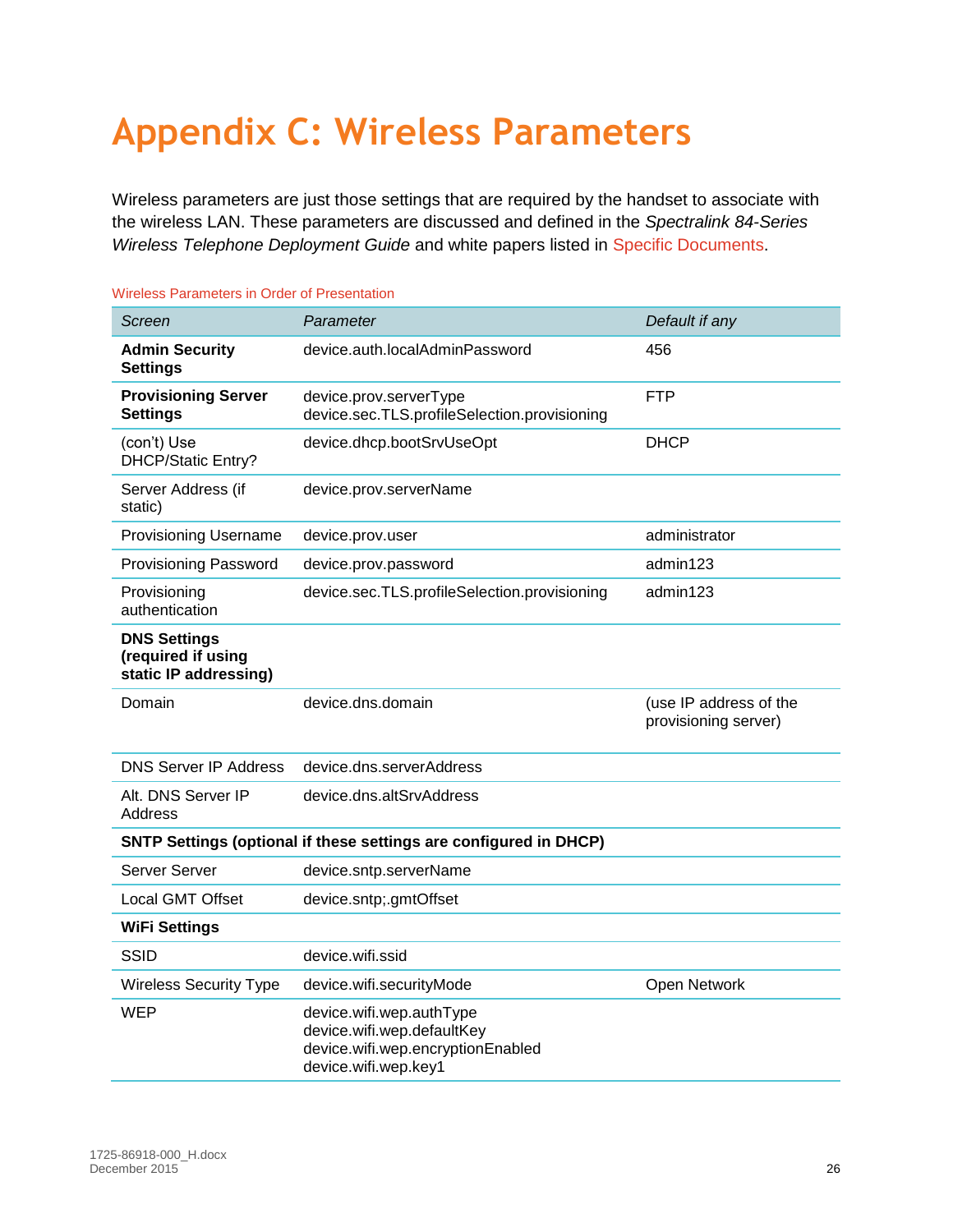| Screen                          | Parameter                                                                                                                                                                                                                                                                                                                                                                                                                                      | Default if any                                                                                                        |
|---------------------------------|------------------------------------------------------------------------------------------------------------------------------------------------------------------------------------------------------------------------------------------------------------------------------------------------------------------------------------------------------------------------------------------------------------------------------------------------|-----------------------------------------------------------------------------------------------------------------------|
|                                 | device.wifi.wep.key2<br>device.wifi.wep.key3<br>device.wifi.wep.key4<br>device.wifi.wep.keyLength                                                                                                                                                                                                                                                                                                                                              |                                                                                                                       |
| WPA-PSK and WPA2-<br><b>PSK</b> | device.wifi.psk.keyType<br>device.wifi.psk.key                                                                                                                                                                                                                                                                                                                                                                                                 |                                                                                                                       |
| WPA2-Enterprise                 | device.wifi.wpa2Ent.method<br>device.wifi.wpa2Ent.roaming<br>device.wifi.wpa2Ent.user<br>device.wifi.wpa2Ent.password<br>device.wifi.wpa2Ent.peap<br>device.wifi.wpa2Ent.eapFast<br>device.wifi.wpa2Ent.EAP-TLS<br>device.sec.TLS.customCaCert1<br>device.sec.TLS.customCaCert2<br>device.sec.TLS.profileSelection.dot1x<br>device.sec.TLS.profile.caCertList1<br>device.sec.TLS.profile.caCertList2<br>device.wifi.wpa2Ent.eapFast.inBandProv |                                                                                                                       |
| <b>Radio Settings</b>           |                                                                                                                                                                                                                                                                                                                                                                                                                                                |                                                                                                                       |
| <b>Regulatory Domain</b>        | device.wifi.radio.regulatoryDomain                                                                                                                                                                                                                                                                                                                                                                                                             |                                                                                                                       |
| 2.4                             | device.wifi.radio.band2 4GHz.enable                                                                                                                                                                                                                                                                                                                                                                                                            |                                                                                                                       |
|                                 | device.wifi.radio.band2_4GHz.txPower                                                                                                                                                                                                                                                                                                                                                                                                           | Auto for all txPower<br>parameters. (acts as<br>maximum value which is 7<br>in domains 1 and 10, or 4<br>in domain 2) |
| 5                               | device.wifi.radio.band5GHz.enable                                                                                                                                                                                                                                                                                                                                                                                                              |                                                                                                                       |
| Sub bands and tx<br>power       | device.wifi.radio.band5GHz.subBand1.enable<br>device.wifi.radio.band5GHz.subBand1.txPower<br>device.wifi.radio.band5GHz.subBand2.enable<br>device.wifi.radio.band5GHz.subBand2.txPower<br>device.wifi.radio.band5GHz.subBand3.enable<br>device.wifi.radio.band5GHz.subBand3.txPower<br>device.wifi.radio.band5GHz.subBand4.enable<br>device.wifi.radio.band5GHz.subBand4.txPower                                                               |                                                                                                                       |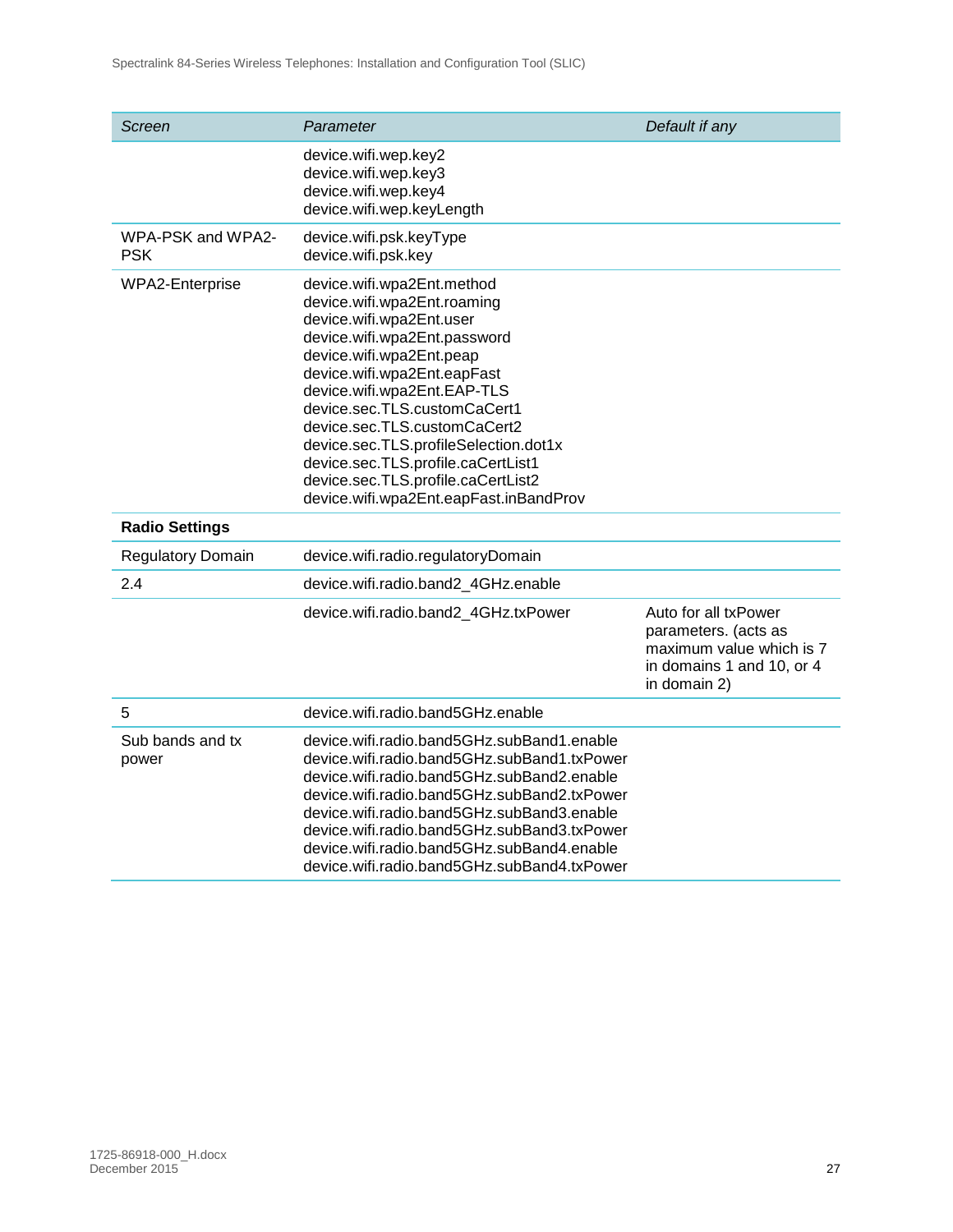# <span id="page-27-0"></span>**Appendix D: Site and Feature Parameters**

The Wizards set various parameters that are written to .cfg files. These parameters are more completely defined in the *Spectralink 84-Series Wireless Telephone Administration Guide*. Wireless parameters are more completely explained in the *Deployment Guide*. Please refer to those documents if you have any questions about how to set these parameters.



#### **Admin Tip: What .cfg files are produced?**

System and feature parameters are found in the site.cfg file. User profile parameters are found in the profile.cfg file. Both types of master configuration files can be produced—both the zeros file and MAC address-specific files—depending on how the .csv file is populated. A per-phone MAC address is produced for registration information. If User Profiles are used, a per user file is produced. See the *Deployment Guide* for more information about which files are used when.

#### Parameters in Order of Presentation

| Screen                                                              | Parameter (="x" is default)                                                                                                                     | Presented Default if any |  |
|---------------------------------------------------------------------|-------------------------------------------------------------------------------------------------------------------------------------------------|--------------------------|--|
| <b>Call Server Selection</b>                                        | dummy.CallServerSelection.switch<br>SLIC uses this setting to present the options that<br>are appropriate to the selected server.               | Lync Telephony           |  |
| <b>Csv file</b>                                                     | dummy.csv<br>SLIC uses the selected .csv file to present<br>options that are appropriate to the parameters<br>set in the csv file.              | Use your csv file        |  |
| <b>Implement User Profiles (profile.cfg)</b>                        |                                                                                                                                                 |                          |  |
|                                                                     | prov.login.enabled="0"                                                                                                                          | disabled                 |  |
| If enabled                                                          | prov.login.enabled="1"<br>prov.login.required="1"<br>prov.login.defaultOnly="0"<br>prov.login.persistent="0"<br>prov.login.automaticLogout="0"  |                          |  |
| <b>Calling Features:</b><br><b>PTT or Emergency Dial (site.cfg)</b> |                                                                                                                                                 |                          |  |
|                                                                     | ptt.pttMode.enable="0"<br>Note: if a Lync Telephony server is selected,<br>PTT options will not be presented. See note<br>below for workaround. | Both disabled            |  |
| Enable PTT                                                          | ptt.pttMode.enable="1"<br>ptt.address="224.0.1.116"                                                                                             |                          |  |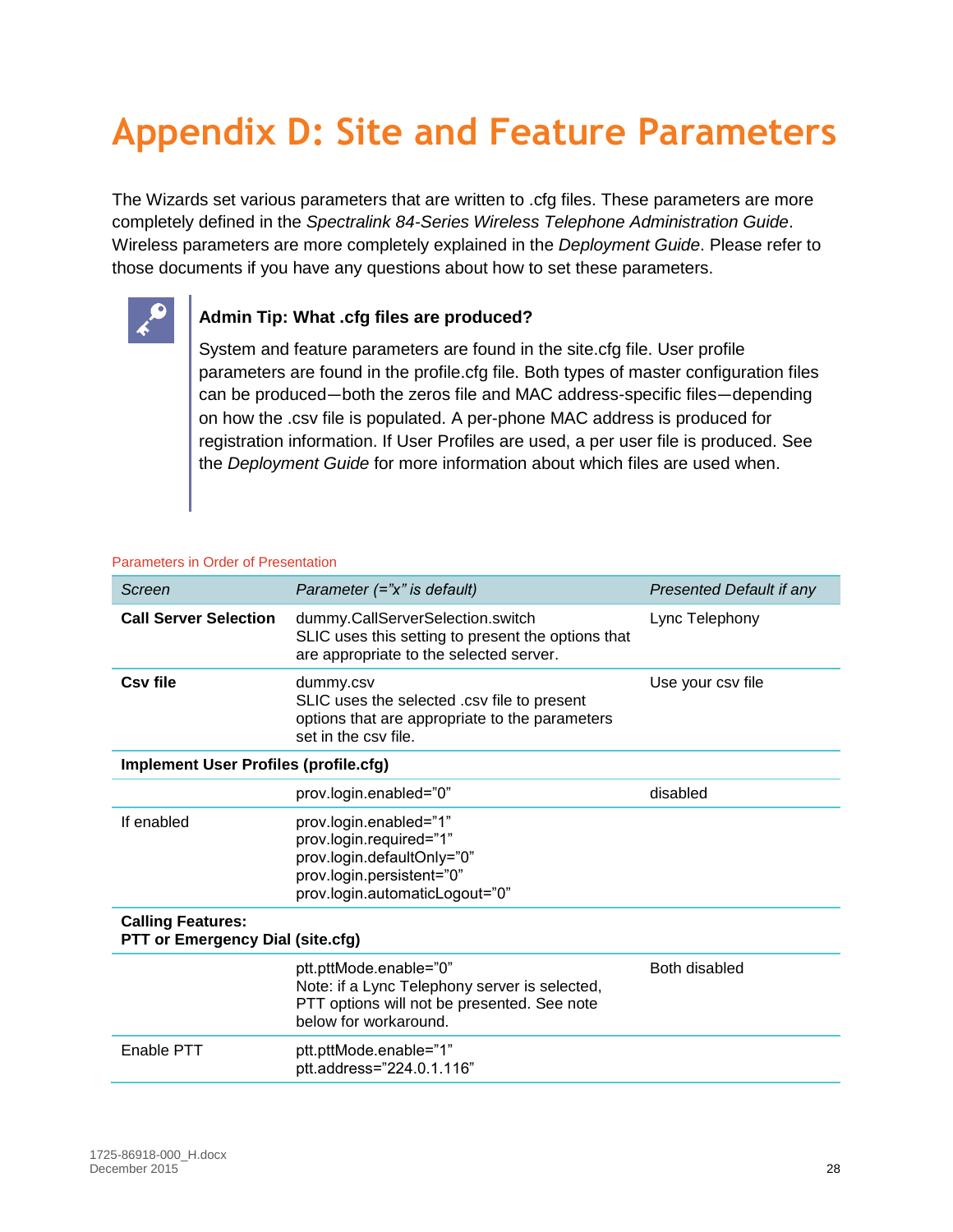| Screen                                                        | Parameter (="x" is default)                                                                                                                                                                                                                                                                | Presented Default if any                                                                                                                                       |
|---------------------------------------------------------------|--------------------------------------------------------------------------------------------------------------------------------------------------------------------------------------------------------------------------------------------------------------------------------------------|----------------------------------------------------------------------------------------------------------------------------------------------------------------|
|                                                               | ptt.compatibilityMode="1"<br>ptt.defaultChannel="1"<br>ptt.payloadSize="30"<br>ptt.priorityChannel="24"<br>ptt.emergencyChannel="25"                                                                                                                                                       |                                                                                                                                                                |
| Use default values?<br>If Yes                                 | ptt.channel.x.available="1",<br>ptt.channel.x.subscribed="1",<br>ptt.channel.x.allowTransmit="1" (x=1-4, 24,25)                                                                                                                                                                            |                                                                                                                                                                |
|                                                               | ptt.channel.1.label="All"<br>ptt.channel.2.label="Demo 2"<br>ptt.channel.3.label="Demo 3"<br>ptt.channel.4.label="Demo 4"<br>ptt.channel.24.label="Priority"<br>ptt.channel.25.label="Emergency"                                                                                           |                                                                                                                                                                |
| If no:<br>Set emergency and<br>priority channels              | ptt.emergencyChannel="25"<br>ptt.priorityChannel="24"                                                                                                                                                                                                                                      | default=1 for channels 1-<br>4,24,25                                                                                                                           |
| Modify the channel 1-<br>4 subscriptions<br>$(x=1-4, 24, 25)$ | ptt.channel.x.available<br>ptt.channel.x.subscribed<br>ptt.channel.x.allowTransmit                                                                                                                                                                                                         |                                                                                                                                                                |
| channel labels.                                               | ptt.channel.x.label                                                                                                                                                                                                                                                                        | chan 1 def= "All"<br>chan $2$ def = "Group 1"<br>chan $3$ def = "Group $2$ "<br>chan 4 def = "Group $3$ "<br>chan 24 def="Priority"<br>chan 25 def="Emergency" |
| <b>Emergency dial</b>                                         |                                                                                                                                                                                                                                                                                            |                                                                                                                                                                |
| On screen description                                         | ptt.emergencyDial.description                                                                                                                                                                                                                                                              | <b>Emergency Call</b>                                                                                                                                          |
| Emergency dial phone<br>number or extension                   | ptt.emergencyDial.number                                                                                                                                                                                                                                                                   |                                                                                                                                                                |
| <b>OAI (Gateway</b><br><b>Address)</b>                        | oai.gateway.address                                                                                                                                                                                                                                                                        |                                                                                                                                                                |
| <b>Quick Barcode</b><br><b>Connector</b>                      | qbc.operating.mode                                                                                                                                                                                                                                                                         | <b>QBC Disabled</b>                                                                                                                                            |
| <b>Configure Syslogging</b>                                   | qbc.operating.mode="single" or "multi"<br>qbc.encryption.enabled="1"<br>qbc.connect.passphrase="BcmaTestPassword1"<br>qbc.connection.port="14394"<br>qbc.inactivity.timeout="300000"<br>qbc.keepalive.timeout="30000"<br>qbc.response.timeout="10000"<br>qbc.start.connect.timeout="60000" |                                                                                                                                                                |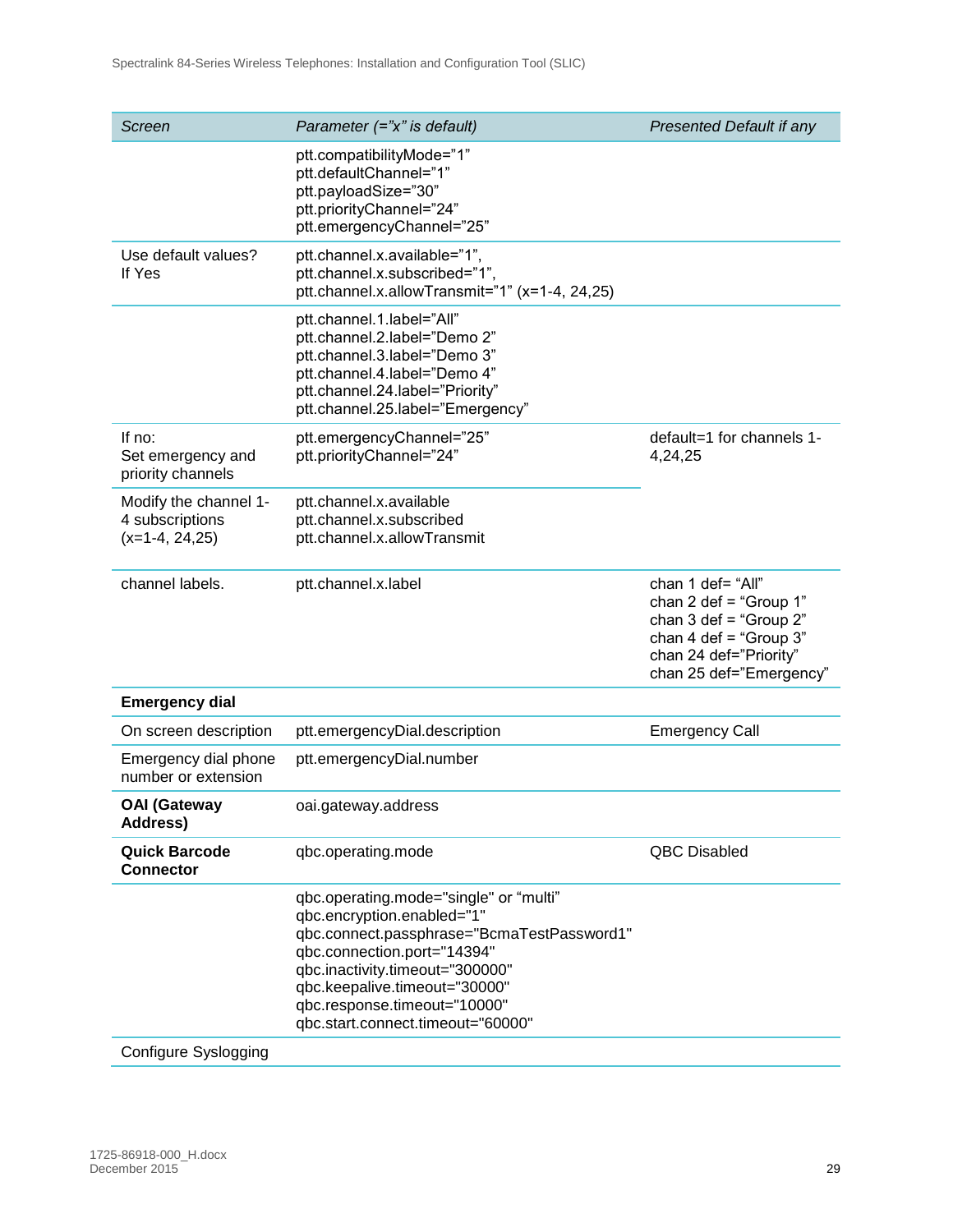| Screen                                      | Parameter $(=\,x\,$ " is default)                                                                                                | <b>Presented Default if any</b>                                                                                                                                                                                             |
|---------------------------------------------|----------------------------------------------------------------------------------------------------------------------------------|-----------------------------------------------------------------------------------------------------------------------------------------------------------------------------------------------------------------------------|
| <b>Configure Syslog</b><br><b>Server</b>    | device.syslog.serverName                                                                                                         |                                                                                                                                                                                                                             |
| <b>Calling Features</b><br><b>Selection</b> |                                                                                                                                  |                                                                                                                                                                                                                             |
| <b>Enable Local DND</b>                     | volpProt.SIP.serverFeatureControl.dnd                                                                                            | Enabled                                                                                                                                                                                                                     |
| <b>Enable Local Call</b><br>Forwarding      | volpProt.SIP.serverFeatureControl.cf                                                                                             | Enabled                                                                                                                                                                                                                     |
|                                             | Instant Messaging and Presence (options are not presented if using Lync server)                                                  |                                                                                                                                                                                                                             |
|                                             | feature.messaging.enabled                                                                                                        | <b>Disabled</b>                                                                                                                                                                                                             |
| Server Type                                 | reg.2.server.1.specialInterop                                                                                                    |                                                                                                                                                                                                                             |
| Server Address                              | reg.2.server.1.address                                                                                                           |                                                                                                                                                                                                                             |
| <b>IM Certificate File</b>                  | sec.TLS.customCaCert.2                                                                                                           |                                                                                                                                                                                                                             |
| <b>IM AutoAnswer</b><br>Configuration       | volp{rpt/SIP.IM.autoAnswerDelay                                                                                                  |                                                                                                                                                                                                                             |
| <b>Application Configuration</b>            |                                                                                                                                  |                                                                                                                                                                                                                             |
| <b>Application x URL</b>                    | dummy.apps.x.url                                                                                                                 |                                                                                                                                                                                                                             |
| Application x Label                         | dummy.apps.x.label                                                                                                               |                                                                                                                                                                                                                             |
| Application x Barcode<br>Required           | dummy.barcode.1                                                                                                                  |                                                                                                                                                                                                                             |
|                                             | <b>Microsoft Exchange Calendar Configuration</b>                                                                                 |                                                                                                                                                                                                                             |
|                                             | feature.exchangeCalendar.enabled                                                                                                 | disabled                                                                                                                                                                                                                    |
| <b>Exchange Server URL</b>                  | exchange.server.url                                                                                                              |                                                                                                                                                                                                                             |
| <b>Enable Meeting</b><br>Reminders          | exchange.meeting.reminderEnabled                                                                                                 |                                                                                                                                                                                                                             |
| <b>Corporate Directory</b>                  |                                                                                                                                  |                                                                                                                                                                                                                             |
|                                             | feature.corporateDirectory.enabled                                                                                               | disabled                                                                                                                                                                                                                    |
| <b>Spectralink Supported</b><br>Server      |                                                                                                                                  | (list of supported servers)<br><b>Microsoft Active Directory</b><br>2003 SP2<br>Sun ONE Directory<br>Server 5.2 p6<br>Open LDAP Directory<br>Server 2.4.12<br><b>Microsoft Active Directory</b><br>Application Mode 1.0 SP1 |
|                                             | dir.corp.backGroundSync="1"<br>dir.corp.viewPersistence="0"<br>dir.corp.address=""<br>dir.corp.baseDN=""<br>dir.corp.scope="sub" |                                                                                                                                                                                                                             |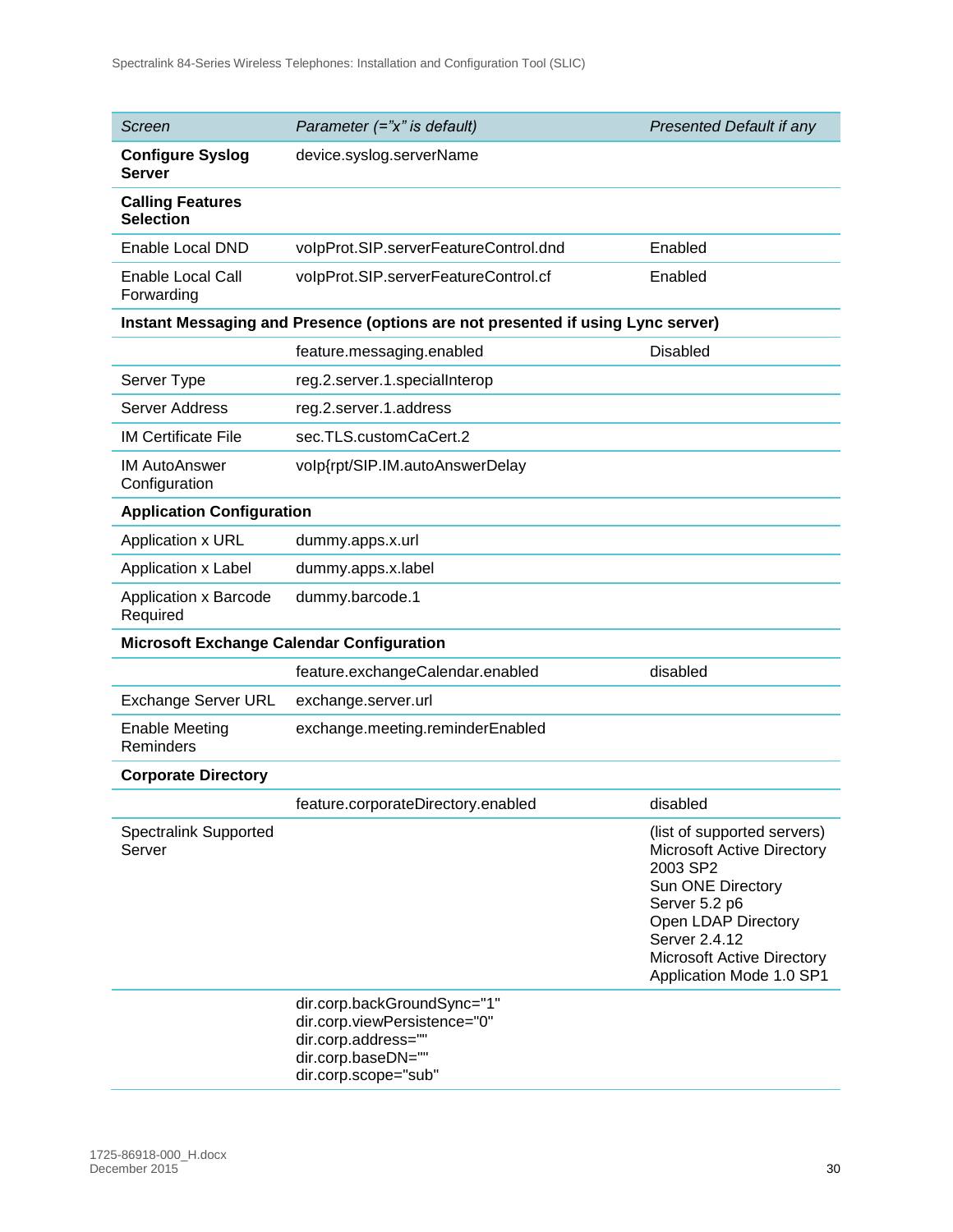| Screen                                    | Parameter $(=\,x\,$ " is default)                                                                                                                                              | Presented Default if any |
|-------------------------------------------|--------------------------------------------------------------------------------------------------------------------------------------------------------------------------------|--------------------------|
|                                           | dir.corp.user=""<br>dir.corp.password=""                                                                                                                                       |                          |
|                                           | Voicemail (options are not presented if using Lync Telephony)                                                                                                                  |                          |
| If Yes                                    | up.oneTouchVoicemail<br>up.msiVisible                                                                                                                                          | enabled                  |
| Select a message<br>retrieval mode        | If yes<br>Msg.mwi.1.callBackMode<br>(set to selection)                                                                                                                         | Registration             |
| Logging parameters (no options presented) |                                                                                                                                                                                |                          |
|                                           | log.render.file.upload.period="3600"<br>log.render.file.size="128"<br>log.render.file.upload.append.sizeLimit="10000"<br>log.level.change.wlan="3"<br>log.level.change.sip="3" |                          |

#### <span id="page-30-0"></span>**Lync Telephony Parameters**

If Lync Telephony is selected as the Call Server, the following parameters will appear in the site.cfg file. These are the base profile settings. See the *Spectralink 84-Series Wireless Telephone Microsoft Lync Server 2013 Interoperability Guide* or *Spectralink 84-Series Wireless Telephone Microsoft Lync Server 2010 Interoperability Guide* for information on these parameters.

| Screen | Parameter                                                                                                                                                                                                                                                                                                                                                                                                                                                                                                                                                                                                                                                                                                                                                                                                                            | Default if<br>any |
|--------|--------------------------------------------------------------------------------------------------------------------------------------------------------------------------------------------------------------------------------------------------------------------------------------------------------------------------------------------------------------------------------------------------------------------------------------------------------------------------------------------------------------------------------------------------------------------------------------------------------------------------------------------------------------------------------------------------------------------------------------------------------------------------------------------------------------------------------------|-------------------|
|        | call.enableOnNotRegistered="0"<br>callLists.logConsultationCalls="1"<br>dialplan.applyToDirectoryDial="1"<br>feature.messaging.enabled="1"<br>feature.presence.enabled="1"<br>sec.srtp.holdWithNewKey="0"<br>sec.srtp.key.lifetime="2^31"<br>sec.srtp.mki.enabled="1"<br>sec.srtp.mki.length="1"<br>sec.srtp.mki.startSessionAtOne="1"<br>sec.srtp.resumeWithNewKey="1"<br>sec.TLS.profileSelection.SIP="ApplicationProfile1"<br>tcplpApp.ice.mode="MSOCS"<br>tcplpApp.keepalive.tcp.sip.tls.enable="1"<br>video.iFrame.delay="2"<br>voice.audioProfile.G7221.24kbps.payloadType="112"<br>voice.codecPref.G7221.24kbps="5"<br>voice.codecPref.G7221.32kbps="0"<br>volpProt.SIP.allowTransferOnProceeding="0"<br>volpProt.SIP.header.diversion.enable="1"<br>volpProt.SIP.mtls.enable="0"<br>volpProt.SIP.serverFeatureControl.cf="1" |                   |